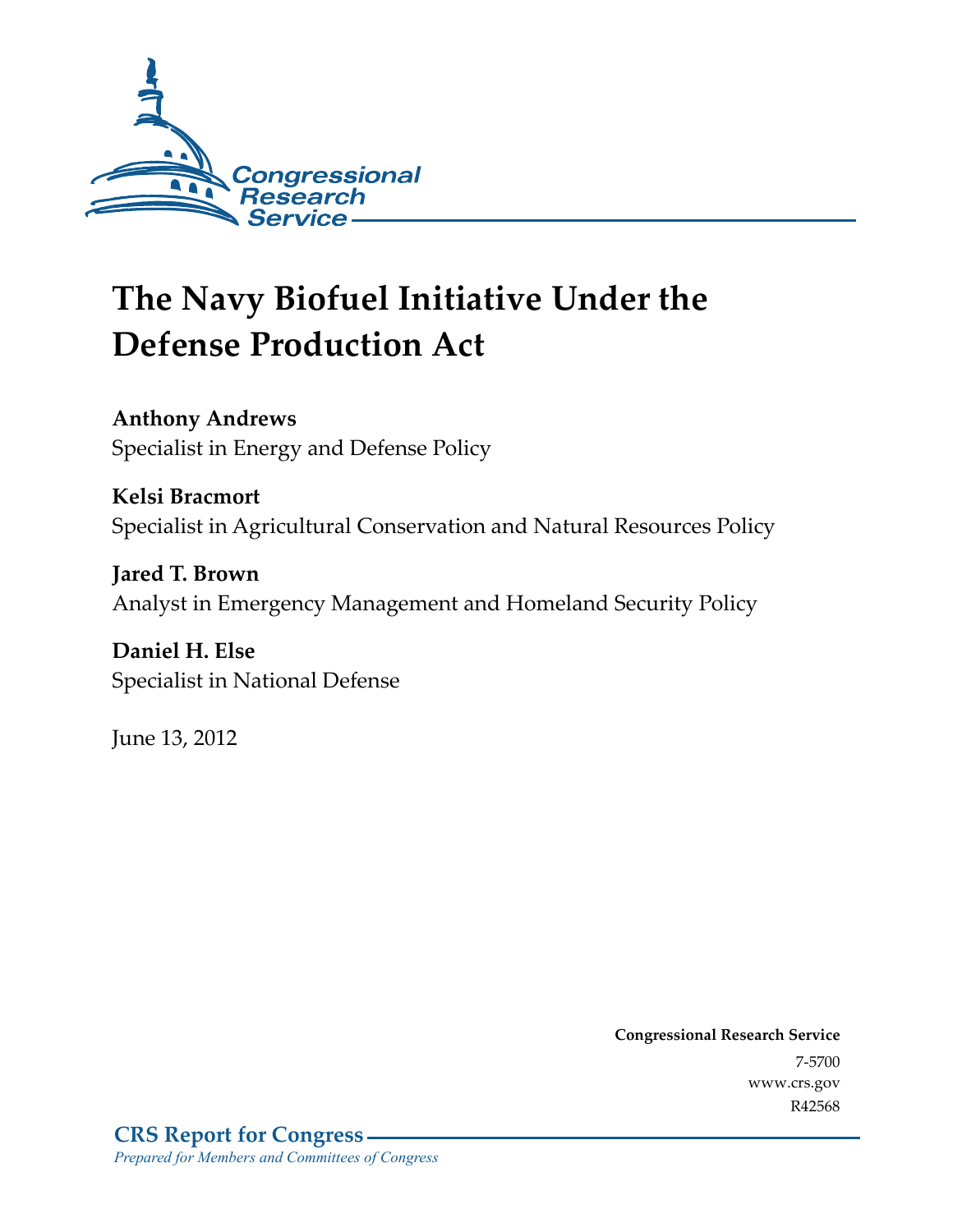# **Summary**

The Secretaries of Energy, Agriculture, and the Navy have entered into a Memorandum of Understanding (MOU) to "assist the development and support of a sustainable commercial biofuels industry." The objective of the MOU is the construction or retrofitting of multiple domestic commercial or pre-commercial scale advanced drop-in biofuel plants and refineries. The MOU would support the Navy's goal of deploying a "Green Strike Group" by the end of 2012, and "Great Green Fleet" by 2016 fueled in part with a 50/50 blend of hydrotreated renewable jet fuel (biofuel). The Navy proposes to use authority under the Defense Production Act of 1950 (DPA) to develop a domestic industrial capacity to supply biofuel. In its FY2013 Congressional Budget Request, the Department of Energy (DOE) requested authority to transfer funds to the DPA Fund, offering the justification that it will support the MOU with the technical expertise to move pilot-scale demonstration projects to larger-scale production in support of the Navy's Green Fleet Goal. Agriculture, Energy, and the Navy expect to fund this initiative at \$510 million in aggregate over three years.

In the past, Congress has found it in the interest of national defense preparedness for government to assure that a domestic industrial capacity exists to produce fuel. Congress set aside the (now depleted) Naval Oil Reserves and Oil Shale Reserves to provide for the Navy's fuel requirements. Congress later promoted alternative fuel from coal through the U.S. Synthetic Liquid Fuels Act of 1944 to aid the execution of World War II, and to conserve and increase national oil resources. The act authorized the Secretary of the Interior to construct, maintain, and operate plants producing synthetic liquid fuel from coal, oil shale, and agricultural and forestry products. During the Korean War, the DPA authorized the President to have liquid fuels processed and refined for government use or resale, and to make improvements to government- or privately-owned facilities engaged in processing and refining liquid fuels when it would aid the national defense. In 1980, Congress amended the DPA to authorize the President's purchase of synthetic fuels for national defense. Most recently, the Energy Policy Act of 2005 directed the Secretary of Energy, in cooperation with the Secretaries of the Interior and Defense, to develop a program to accelerate the commercial development of strategic unconventional fuels, including but not limited to oil shale and tar sands resources within the United States. Except for exploiting the Naval Oil Reserve, policies that directed alternative fuel development for national defense interests have had to challenge newly discovered petroleum resources that presented clear economic advantages over alternative fuels.

Domestic crude oil production in the United States has increased over the past few years, reversing a decline that began in 1986. The United States is now a net exporter of refined petroleum products. Over the next 10 years, continued development of unconventional oil resources, in combination with the ongoing development of offshore resources in the Gulf of Mexico may push domestic crude oil production to a level not seen since 1994, according to the U.S. Energy Information Administration.

An important policy question for Congress may be whether a domestic biofuel industry is necessary for national defense, and whether proceeding under the authority of the DPA offers the necessary stimulus. A domestic biofuel industry may satisfy concerns for a secure, domestic, alternative fuel source independent of unstable foreign petroleum suppliers. However, adding biofuel to the military's supply chain does not relieve logistical issues with delivering fuel to forward operating areas, where fuel supply issues have been more about vulnerability than availability.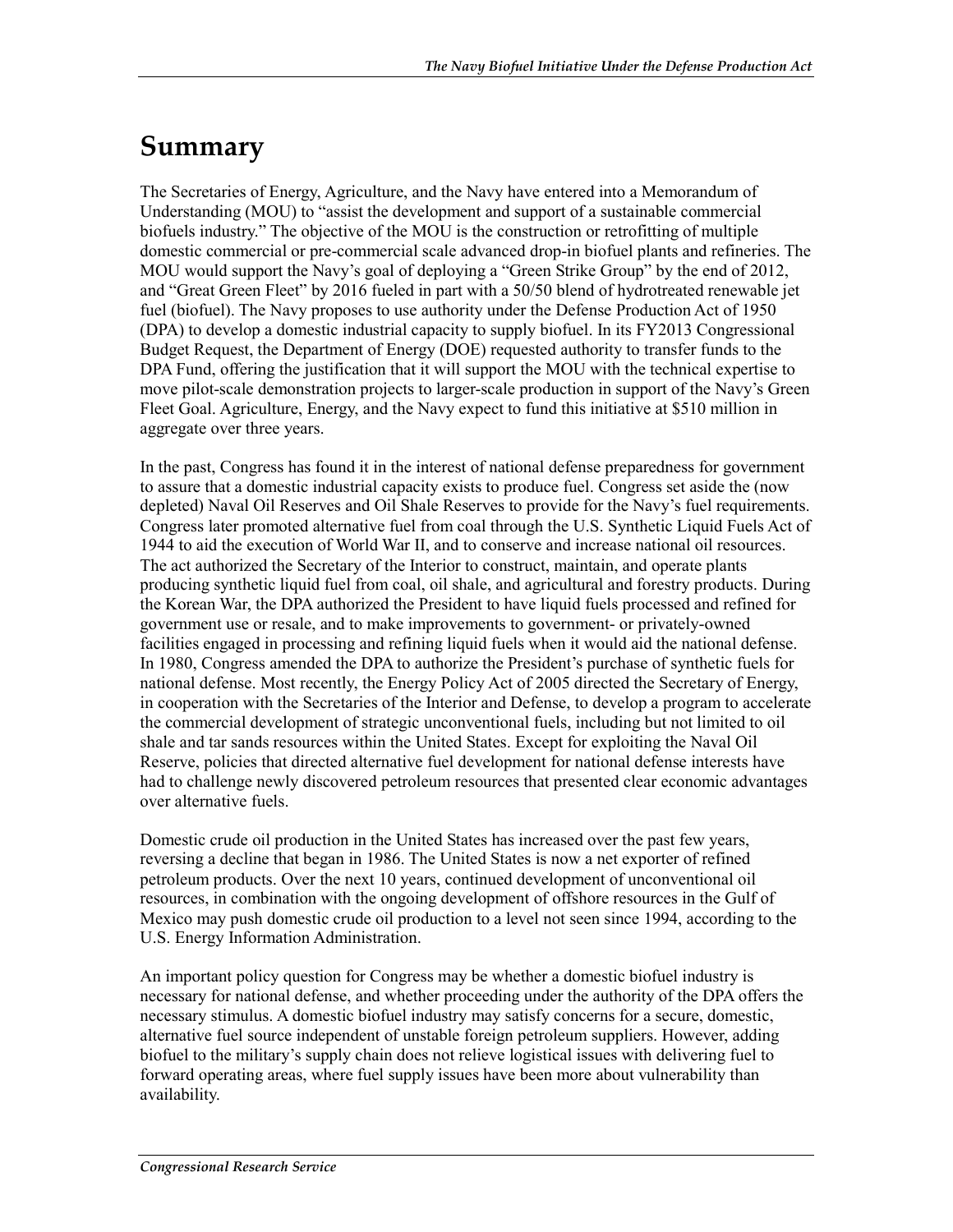# **Contents**

| Defense Production Act Title III Advanced Drop-In BioFuels Production Project 14 |  |
|----------------------------------------------------------------------------------|--|
|                                                                                  |  |
| FY2013 Energy and Water Development Appropriations Bill, H.Rept. 112-462 to      |  |
| FY2013 Energy and Water Development Appropriations Bill, S.Rept. 112-164 to      |  |
| FY2013 National Defense Authorization Act, S.Rept. 112-173 Report to Accompany   |  |
|                                                                                  |  |
|                                                                                  |  |
|                                                                                  |  |

## **Tables**

### **Contacts**

|--|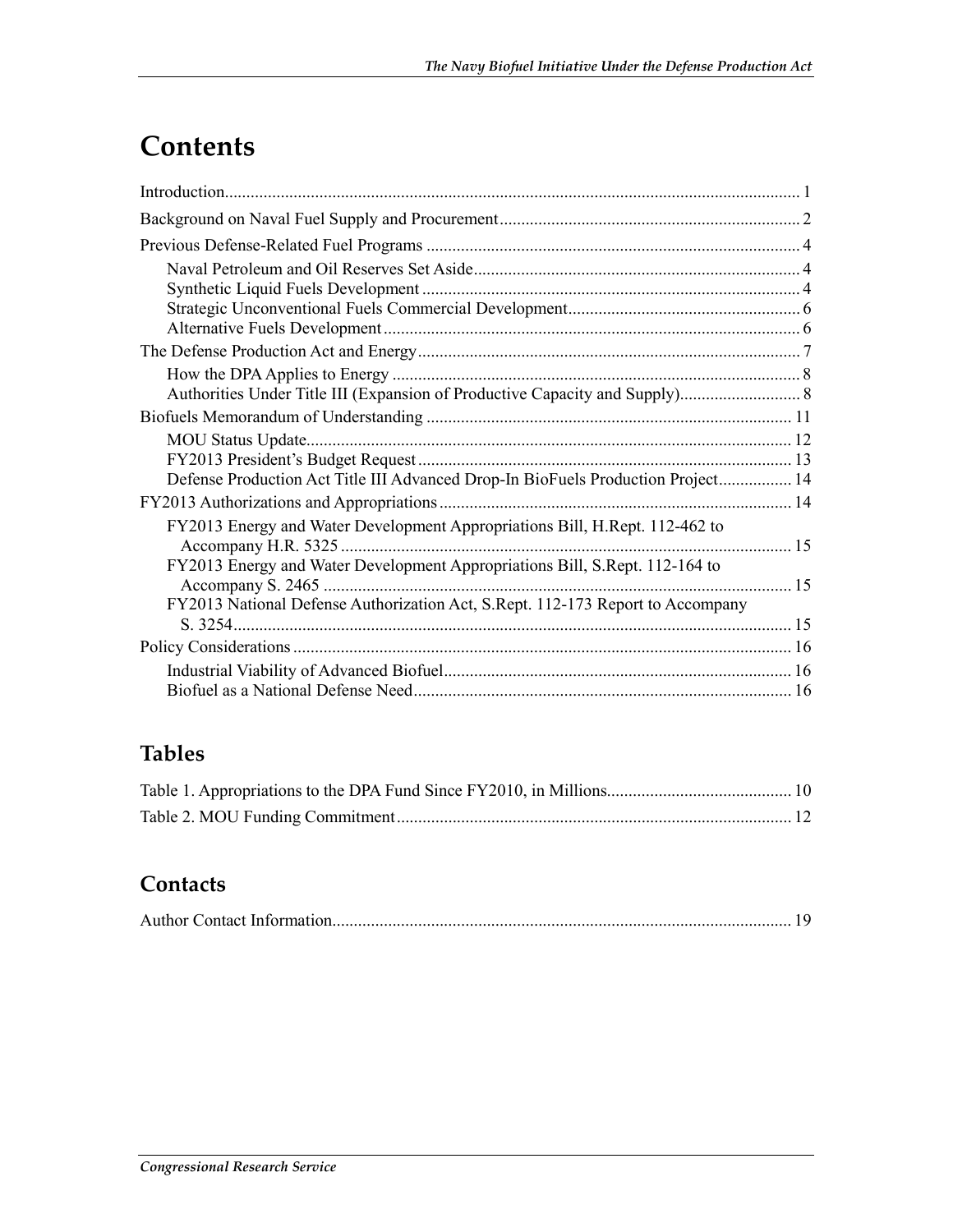# **Introduction**

During the spring of 2011, the Secretaries of Energy, Agriculture, and the Navy entered into a Memorandum of Understanding (MOU) to "assist the development and support of a sustainable commercial biofuels industry."<sup> $\Gamma$ </sup>The objective is the "construction or retrofit of multiple domestic commercial or pre-commercial scale advanced drop-in biofuel plants and refineries." The refineries would have the capability to produce advanced biofuels as "drop-in" replacements for petroleum-based fuels. Drop-in fuels<sup>2</sup> would be able to substitute for standard petroleum products without alteration to ship or aircraft engines, meet military specifications at a price competitive with petroleum, be readily accessible at geographically diverse locations, and have no significant impact on the supply of agricultural commodities for the production of food. Through this and other undertakings, the Navy intends to demonstrate that it can reduce its dependence on petroleum-based fuels. In accordance with the MOU, the Navy proposes to use some of the authorities of the Defense Production Act (DPA) of 1950 (50 U.S.C. Appx §2061 et seq.), as amended, to develop a domestic industrial capacity and supply of biofuel.

The Navy plans a feasibility demonstration of drop-in biofuels with a "Green Strike Group" fleet exercise by the end of 2012 composed of nuclear vessels and ships powered in part by biofuel, followed by a 2016 "Great Green Fleet" exercise composed of nuclear ships, and surface combatants and aircraft powered in part by biofuel.

The DPA grants various authorities to the President—subsequently delegated to certain Cabinet Secretaries<sup>3</sup>—that they may use to support the domestic production of alternative energy sources. Congressional actions on the budget requests for MOU funding would help define the parameters by which agencies acting under the DPA may support the domestic development of alternative energy sources as well as how the Navy's support of such sources will evolve.

The current debate in Congress regarding DPA is whether its authority should extend to developing an industrial capacity for biofuel.

To better the understanding of the potential benefits and drawbacks to the Navy the following discussion provides a background on the Navy's fleet, fuel requirements, and fuel spending. The Navy, and later DOD, have undertaken a number of past initiatives for securing its fuel supply, some under the authority of DPA. The Navy successfully transitioned from exclusive reliance on petroleum in 1955 when it commissioned the USS *Nautilus*, the world's first nuclear-powered submarine. In past hearings on renewing the DPA, interest in the viability of nuclear-powered Navy and a nuclear power industry were part of the debate.<sup>4</sup>

<sup>&</sup>lt;u>.</u> <sup>1</sup> *Memorandum of Understanding Between the Department of the Navy and the Department of Energy and the Department of Agriculture*, March 30, 2011, http://www.rurdev.usda.gov/SupportDocuments/

DPASignedMOUEnergyNavyUSDA.pdf. For more information on bio-based diesel, see CRS Report R41631, *The Market for Biomass-Based Diesel Fuel in the Renewable Fuel Standard (RFS)*, by Brent D. Yacobucci, *The Market for Biomass-Based Diesel Fuel in the Renewable Fuel Standard (RFS)*, by Brent D. Yacobucci. For more information on algae-based biofuel, a commonly mentioned source of potential bio-jet fuel, see CRS Report R42122, *Algae's Potential as a Transportation Biofuel*, by Kelsi Bracmort.

 $2^2$  Drop-in fuels are a type of advanced biofuels that may be blended with conventional fuel and used in existing vehicles, and existing transportation and distribution infrastructure.

<sup>3</sup> See Exec. Order No. 13603, 77 Fed. Reg. 16651 (Mar. 22, 2012).

<sup>4</sup> U.S. Congress, House Banking and Currency, *To Renew the Defense Production Act of 1950, As Amended*, 15683, (continued...)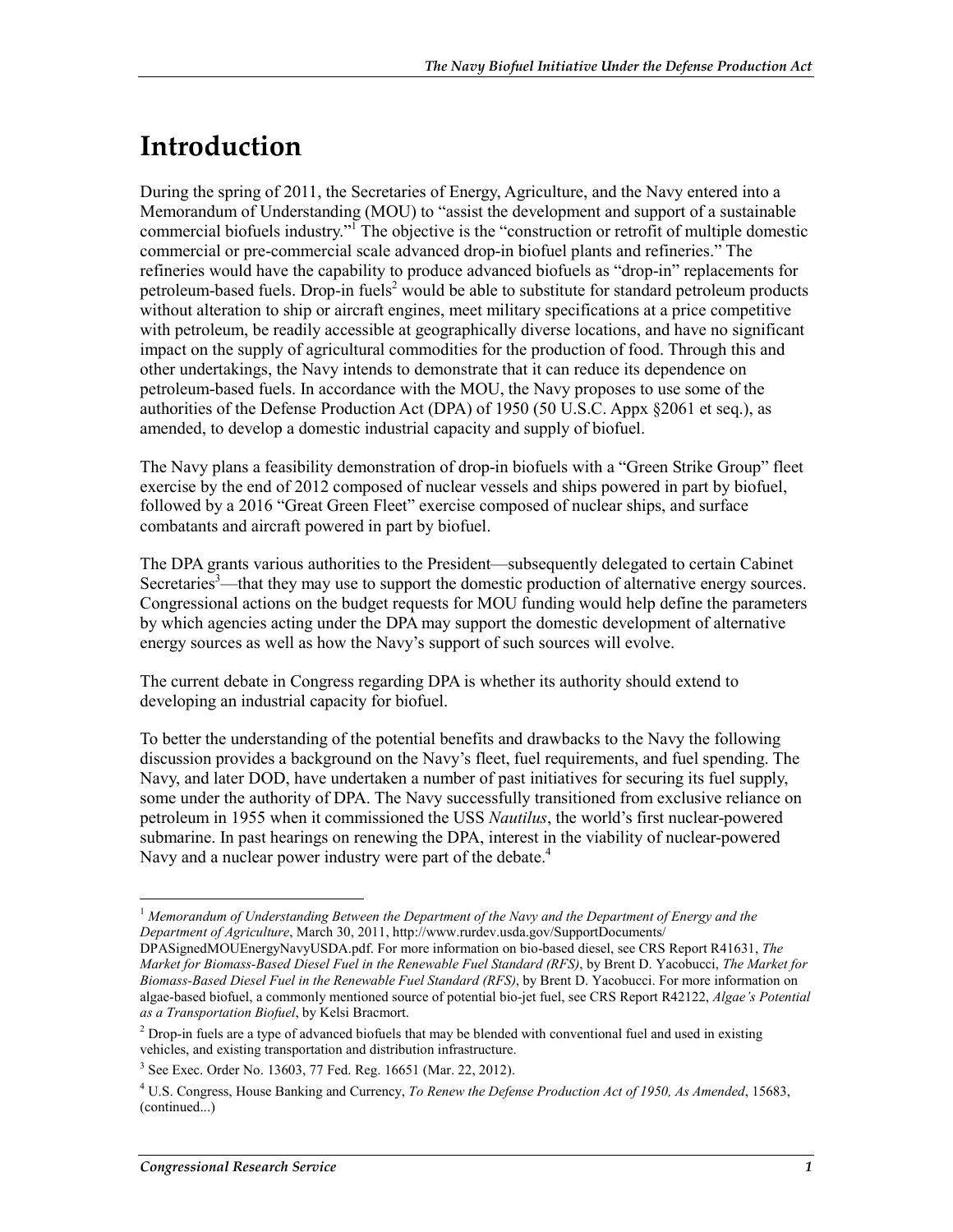# **Background on Naval Fuel Supply and Procurement**

The Navy currently lists 395 ships in its inventory—36 nuclear powered warships, 50 conventional warships, and the remaining consisting of various auxiliary and civilian operated Military Sealift Command (MSC) ships (of which 14 are oil tankers—"oilers"). Conventional ships consume diesel fuel marine (DFM or NATO equivalent F-76, also referred to as ship's bunker fuel) which has been used in all shipboard propulsion plants (diesel, gas turbine, and steam boiler) since 1975. Naval aircraft consume primarily JP-5 jet fuel (MIL-DTL-5624 U or NATO code F-44) developed for use in military aircraft stationed aboard aircraft carriers where the risk of fire is a great concern, particularly in the confined spaces of the hanger deck. The fuel is kerosene-based, and has a relatively higher flash point  $(140 \degree F)$  than other aviation turbine fuels (commercial Jet A and or military JP-8). JP-5 is also suitable for use as ship turbine fuel.

To date, the Navy has certified the F-18 Super Hornet, the F-18 legacy Hornet, the MV-22 Osprey, and the MH-60S Seahawk to operate on HRJ-5, a 50/50 blend of hydrotreated renewable fuel (HRJ) and conventional JP-5.<sup>5</sup> Hydrotreated refers to the process of cracking vegetable or animal oil through the addition of hydrogen into kerosene-range jet fuel. The process is similar to refining processes for upgrading petroleum.

Department of Defense (DOD) fuel consumption varies from year to year in response to changes in mission and the tempo of operations. In FY2011, DOD consumed 124.3 million barrels of refined petroleum products domestically, and another 96.6 million barrels overseas.<sup>6</sup> In contrast, the United States consumed slightly more than 6 billion barrels of refined petroleum products during calendar year 2011,<sup>7</sup> of which DOD domestic consumption represented roughly 2%. DOD overseas spending on ships' bunker fuel exceeded domestic spending—\$2.7 billion for 7.5 million barrels from 73 ports in 50 countries, versus \$239 million for 2.4 million barrels from 67 domestic ports.<sup>8</sup>

The Defense Logistics Agency–Energy (DLA-E) purchases fuel for all of DOD's services and agencies, both in the continental United States (CONUS) and outside (OCONUS). In practice, DLA-E typically awards fuel contracts based on the lowest cost to the point of delivery, typically for lengths of one year in a one-step process under the Defense Working Capital Fund (DWCF). It internally transfers (sells) the fuel to its DOD customers with a small markup to cover its operational costs. DOD customers in turn pay DLA-E through their annual appropriations for Operation and Maintenance (O&M). The DWCF permits DLA-E to take advantage of price breaks for large quantity purchases, and in most years provide DOD customers a stabilized price

<sup>(...</sup>continued)

 $90^{th}$  Cong., p. 62.

<sup>5</sup> Chris Tindal (Director for Operational Energy) *Department of Navy Biofuel Initiatives*, October 5, 2011, South Dakota State University Industry Forum, http://ncsungrant.sdstate.org/upload/

SDSU\_Industry\_Forum\_CTindal\_5Oct2011\_v3.pdf.

<sup>6</sup> Defense Logistics Agency-Energy, *FY2011 Fact Book*: "Bulk Product Transport within the Continental United States" (p. 49), "Domestic Into-plane Contracts (p. 36), Domestic Ships' Bunkers Contracts" (p. 37), "Domestic Posts, Camps and Stations Contracts" (p.38), http://www.energy.dla.mil.

<sup>7</sup> U.S. Energy Information Administration, *Petroleum & Other Liquids*, Product Supplied, Area: U.S, Period-Unit: Annual-Thousand Barrels, 2011, http://www.eia.gov/dnav/pet/pet\_cons\_psup\_dc\_nus\_mbbl\_a.htm.

<sup>&</sup>lt;sup>8</sup> The DLA-E Ship's Bunkers program provides commercial ship propulsion fuels for military and other U.S. government ships at commercial and military ports worldwide. DLA-E *FY2011 Fact Book*, p. 37.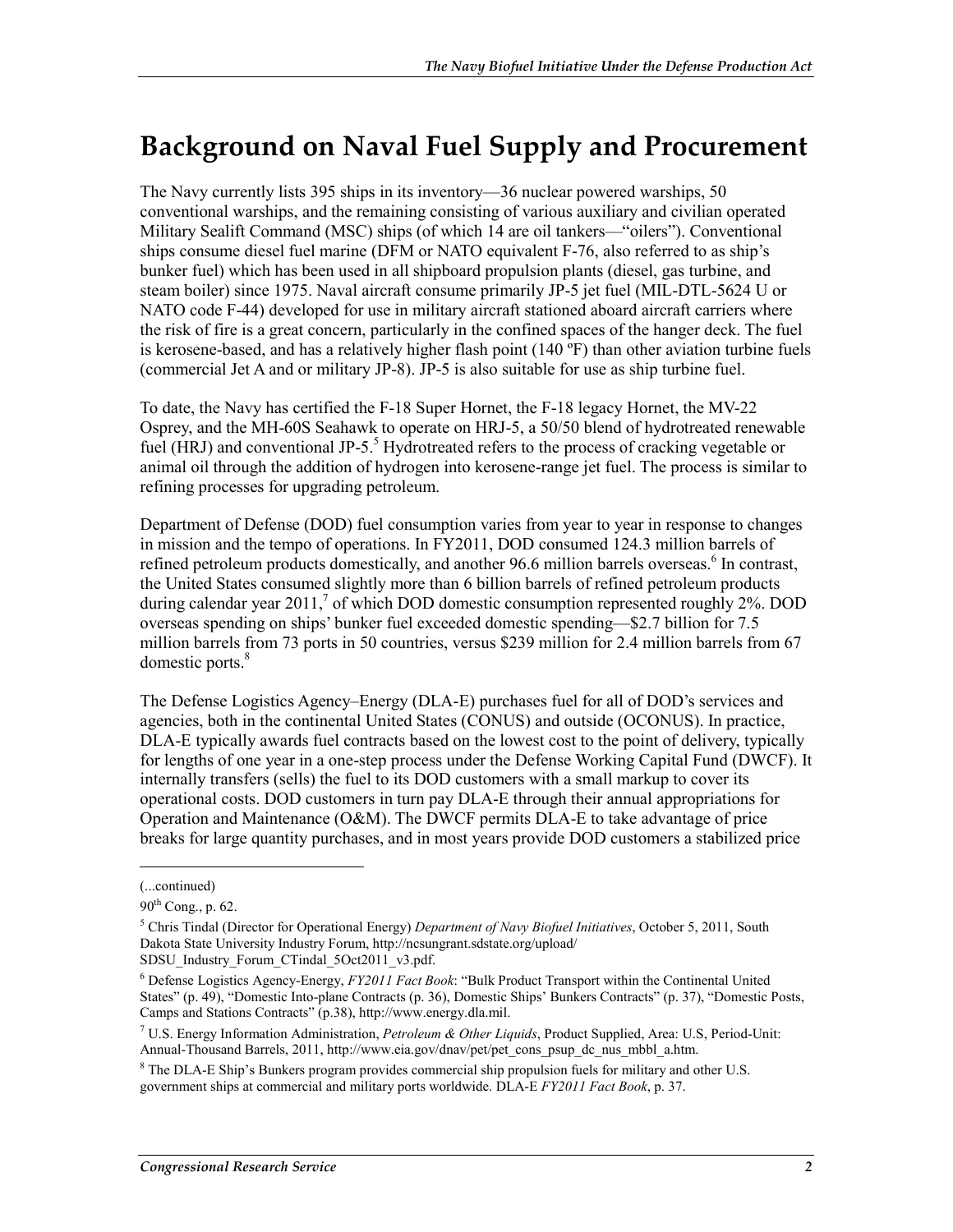for all products during that fiscal year. DOD has the capability to meet contingency fuel needs through the petroleum war-reserve stock that DLA-E maintains at its Defense Fuel Supply Points throughout the United States, as well as abroad.<sup>9</sup> DOD relies on both NATO partners and alliances with regional partners to supply fuel for overseas operations.

DLA-E authority to procure fuel extends from authority originally granted to the Navy. Under 10 U.S.C. §7229 (Purchase of Fuel), "... the Secretary of the Navy may, in any manner he considers proper, buy the kind of fuel that is best adapted to the purpose for which it is to be used." Section 7229 superseded 34 U.S.C. §580 which had been interpreted as authorizing the Armed Services Petroleum Purchasing Agency to negotiate contracts for the purchase of fuel, not only when acting as a procuring activity for the Navy, but also when filling the consolidated fuel requirements of the armed forces. However, DLA-E now relies on the general procurement authority under 10 U.S.C. §2304 (Contract: competition requirement), since this gives DOD the authority to buy almost any kind of supply or service.

DOD projects that its budget authority and outlay for fuel will decline 3% from the FY2013 base year and remain essentially level through  $FY2017$ .<sup>10</sup> For the period  $FY2008$  through  $FY2010$ , the Navy consumed about 10.9 million barrels of JP-5 annually.<sup>11</sup> However, over the same FY2008-FY2010 period, Navy fuel spending declined from \$4.75 billion to \$3.73 billion.<sup>12</sup> In FY2011, DLA-E spent \$1.57 billion to purchase 12.6 million barrels of (Navy) JP-5 jet fuel.<sup>13</sup> In 2011, the U.S. government purchases of F-76 military-grade diesel ranged from \$2.19 to \$2.75 per gallon, and JP-5 jet propellant ranged from \$1.55 to \$2.87 per gallon.<sup>14</sup> In 2009, DLA awarded small contracts for hydrotreated renewable fuel (HRJ-5 jet fuel) that ranged in price from \$66 to \$149 per gallon.<sup>15</sup> In late 2011, the Navy was able to purchase biofuel for roughly \$26 per gallon in a bulk procurement of 450,000 gallons.

<sup>&</sup>lt;sup>10</sup> *National Defense Budget Estimates for FY2013*, Office of the Undersecretary of Defense (Comptroller), Table 5-5 "Department of Defense Deflators–TOA", pp. 59-60, March 2012, http://comptroller.defense.gov/defbudget/fy2013/ FY13 Green Book.pdf.

|                                                             | <b>FYII</b> | FY <sub>12</sub> | FY13   | FY14    | FY15   | FY16 | FY17 |
|-------------------------------------------------------------|-------------|------------------|--------|---------|--------|------|------|
| Fuel Purchase Inflation Rate Assumptions - Outlays          | 24.2        | 15.3             | $-3.1$ | $-12.9$ | $-0.3$ | 0.3  | 0.6  |
| Fuel Purchase Inflation Rate Assumptions - Budget Authority | 24.2        | 15.3             | $-3.1$ | $-12.9$ | $-0.3$ | 0.3  | 0.6  |
| Fuel Deflator - Total Obligational Authority                | 89.5        | 103.2            | 100.0  | 87.1    | 86.8   | 87.1 | 87.6 |
| Fuel Deflator - Budget Authority                            | 89.5        | 103.2            | 100.0  | 87.1    | 86.8   | 87.1 | 87.6 |
| Fuel Deflator - Outlays                                     | 89.5        | 103.2            | 100.0  | 87.1    | 86.8   | 87.1 | 87.6 |

National Defense Budget Estimates for Fuel (FY2013 Base Year)

**Source:** Green Book Tables 5-2 though 5-9.

11 Defense Logistics Agency—Energy, *Fact Book Fiscal Year 2010*, p. 24, http://www.desc.dla.mil/DCM/ DCMPage.asp?PageID=721.

12 *Fact Book FY2010*, p. 22.

<u>.</u>

13 Defense Logistics Agency—Energy, *FY2011 Fact Book*, pp. 28-29, http://www.energy.dla.mil.

14 DLA-E Bulk Fuels Summary of Awards, *Solicitation SP0600-11-R-708, and SP0600-R-0061*, http://www.desc.dla.mil/DCM/DCMPage.asp?pageid=241.

15 DLA-E Bulk Fuels Summary of Awards, *Solicitation SP0600-09-070,*. http://www.desc.dla.mil/DCM/ DCMPage.asp?pageid=241.

<sup>9</sup> See CRS Report R40459, *Department of Defense Fuel Spending, Supply, Acquisition, and Policy*, by Anthony Andrews.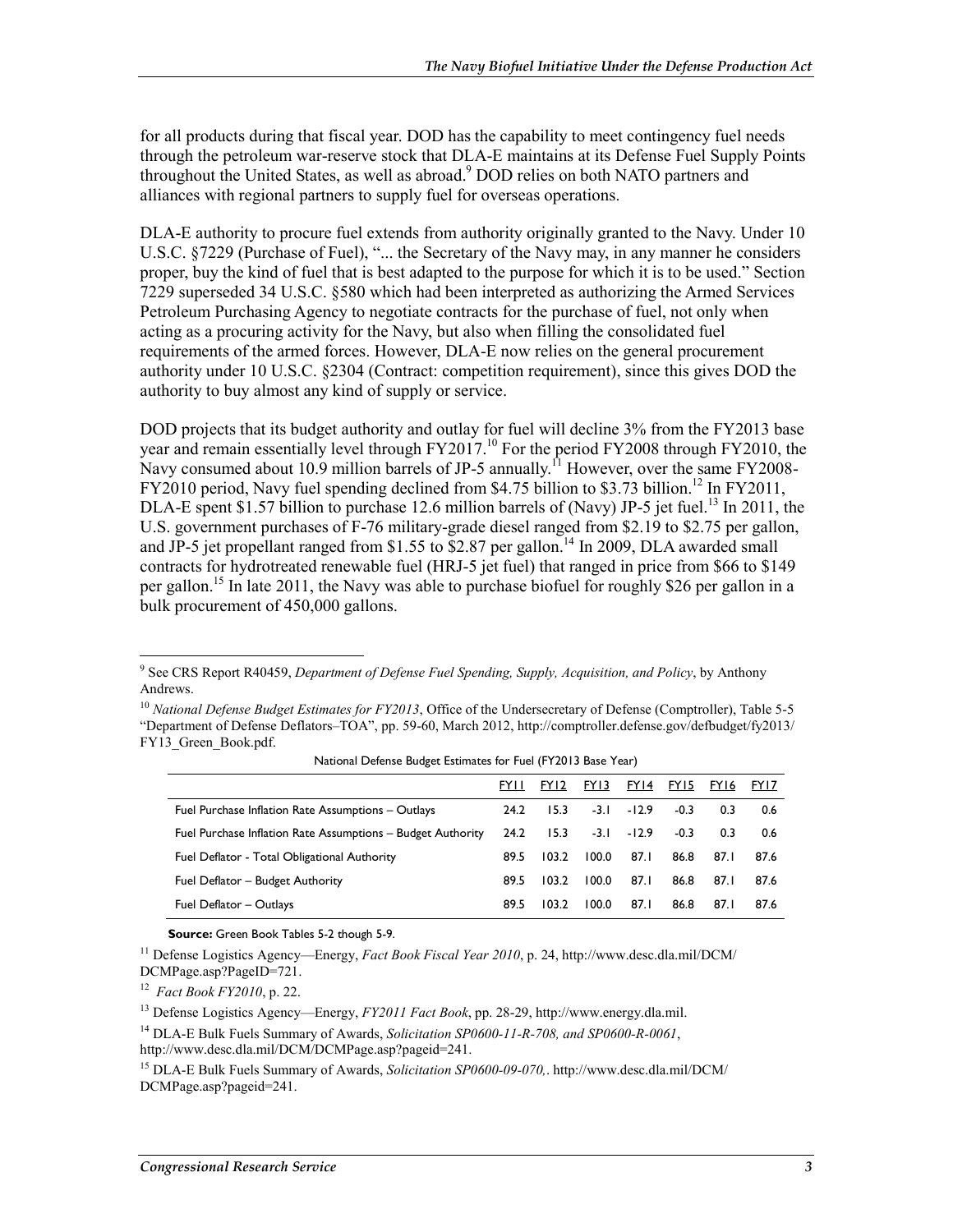# **Previous Defense-Related Fuel Programs**

Congress has previously found it in the interest of national defense preparedness for the federal government to assure some level of industrial capacity to produce both conventional and synthetic fuels. In the early  $20<sup>th</sup>$  century, Congress set aside the (now depleted) Naval Oil Reserves and Oil Shale Reserves. World War II and Korean War concerns over fuel shortages led to congressionally authorized programs for developing synthetic fuels that lead up to authorizing a Synthetic Fuels Corporation during the 1970s Arab oil embargoes. In more recent legislation, Congress has directed DOD to develop a program to accelerate the commercial development of strategic unconventional fuels (from coal, oil shale or tars sands), examine the military utility of alternative and synthetic fuels, and study how to reduce their life-cycle emissions.

## **Naval Petroleum and Oil Reserves Set Aside**

In the Pickett Act of 1910, Congress initially withdrew potential oil-bearing public lands in California and Wyoming as petroleum sources for the use of the Navy. Executive orders later created three Naval Petroleum and Oil Shale Reserves between 1912 and 1927 by setting aside federal lands believed to contain oil as an emergency reserve. In a 1920 naval appropriation bill, Congress gave the Secretary of the Navy the power "to conserve, develop, use and operate the same in his discretion, directly or by contract, lease, or otherwise, and to use, store, exchange, or sell the oil and gas products thereof, and those from all royalty oil from lands in the naval reserves, for the benefit of the United States."

Petroleum Reserve No. 3 in central Wyoming, the site of the infamous Teapot Dome, embroiled the Navy and Interior Department Secretaries in a 1920s scandal over a noncompetitive lease agreement made with an influential oil company executive. The Teapot Dome scandal ended with the indictment of federal officials involved and, more significantly, transformed federal leasing into a process based on open competitive bids. As the national defense needs changed, Congress opened the oil reserves to private production and eventually sold them. Management of the Naval Petroleum Reserves transferred to the Department of Energy (DOE) and of the Naval Oil Shale Reserves to the Department of the Interior (10 U.S.C. §§7420-7439).

## **Synthetic Liquid Fuels Development**

Congress began promoting alternative fuel from coal through the U.S. Synthetic Liquid Fuels Act of 1944. The act intended to aid the execution of World War II and conserve and increase national oil resources by authorizing the Secretary of the Interior to construct, maintain, and operate plants producing synthetic liquid fuel from coal, oil shale, and agricultural and forestry products.**<sup>16</sup>** The Bureau of Mines received funding for an 11-year demonstration plant program that ended in 1955. During the Korean War, Section 303 of the Defense Production Act of 1950 (Chap. 932, 64 Stat. 978) authorized the President to have liquid fuels processed and refined for government use

<sup>&</sup>lt;sup>16</sup> 30 U.S.C. Sections 321 to 325 authorized \$30 million over five years for the construction and operation of demonstration plants to produce synthetic liquid fuels from coal, oil shales, agricultural and forestry products, and other substances.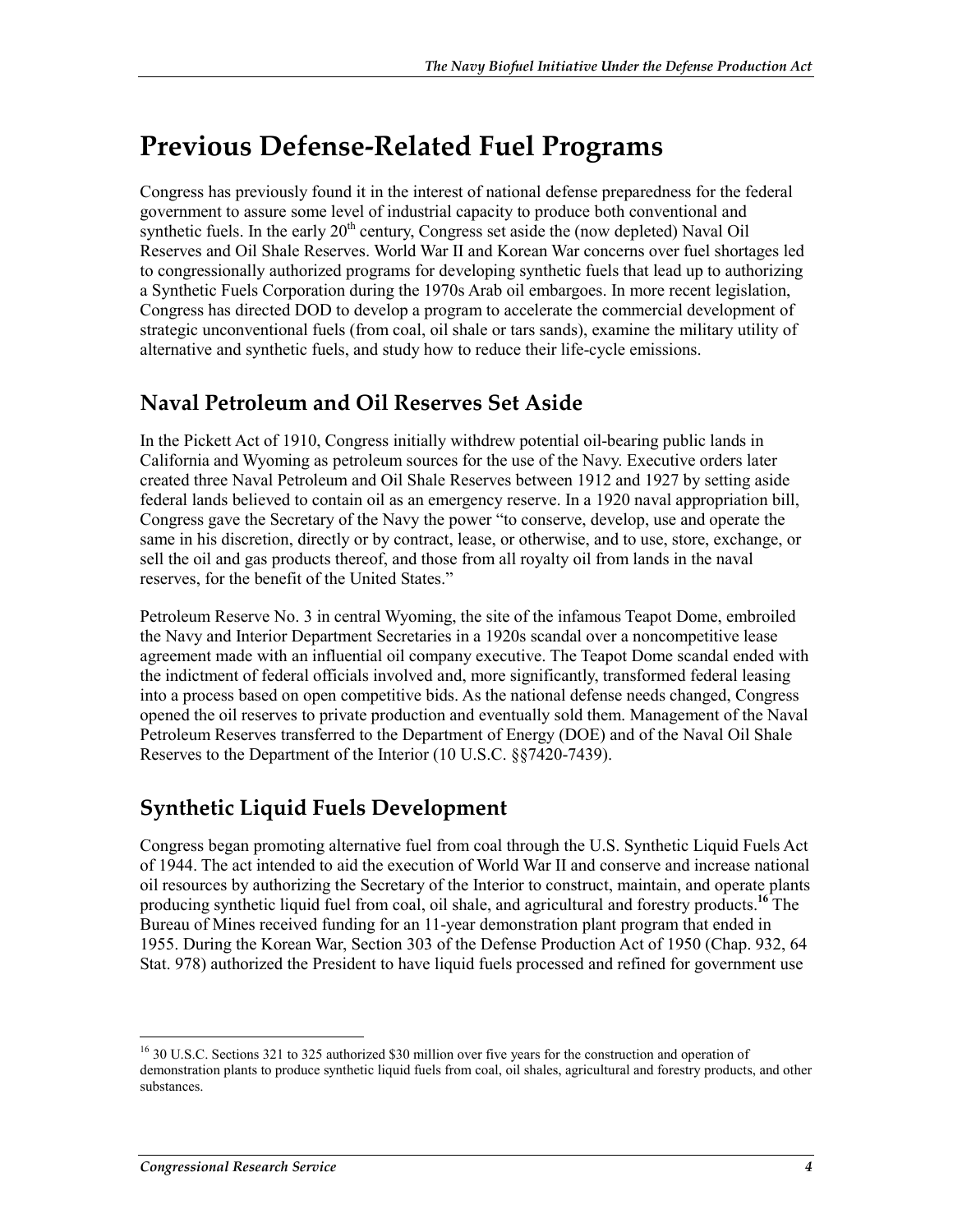or resale, and to make improvements to government- or privately-owned facilities engaged in processing and refining liquid fuels when it would aid the national defense.<sup>17</sup>

During the 1970s, DOE directed a synthetic fuels program toward commercializing coal liquefaction, coal gasification, and oil shale technologies. In 1980, Congress amended Section 305 of the Defense Production Act (P.L. 96-294, Energy Security Act) to authorize the President's purchase of synthetic fuels for national defense. President Carter then directed the Secretary of Defense to determine the quantity and quality of synthetic fuel needed to meet national defense needs.18 Congress further amended the Defense Production Act to offer financial assistance in producing synthetic fuel from coal, oil shale, tar sands, and heavy oils by establishing the U.S. Synthetic Fuels Corporation (P.L. 96-294, the United States Synthetic Fuels Corporation Act of 1980).19 The stated goal of the act was reaching a daily synthetic fuels production capacity of 500,000 barrels of oil-equivalent by 1987 and 2 million barrels by 1992.

DOD had become interested in oil shale as an alternative resource for producing quality jet fuel as early as 1951. The Navy and the Naval Petroleum and Oil Shale Reserves Office (NPSRO) started large-scale evaluations of oil shale's suitability for military fuels in the early 1970s, and conducted extensive tests of oil-shale distillates processed into gasoline, JP-4 (a highly volatile military jet fuel reserved for cold weather operations), JP-5 jet fuel, DFM/F-76, and a heavy fuel oil used in military and commercial equipment.<sup>20</sup>

In the late 1970s, the Air Force became interested in evaluating oil shale's suitability for producing JP-4 jet fuel and awarded contracts to develop technology for producing oil shalederived JP-4 jet fuel.<sup>21</sup> Air Force research may have demonstrated oil shale's unsuitability for making JP-4. At best, oil shale produces mostly middle-range petroleum distillates suitable for

<sup>&</sup>lt;sup>17</sup> Ch. 932, 64 Stat. 798 (Title III Expansion of Production Capacity and Supply) intended to develop and maintain whatever military and economic strength necessary to support collective action through the United Nations. The act authorized the diversion of certain materials and facilities from civilian to military use when expansion of production facilities beyond the levels needed to meet civilian demand was required.

<sup>18</sup> The American Presidency Project, Executive Order 12242 Synthetic Fuels, http://www.presidency.ucsb.edu/ws/ index.php?pid=45171, signed September 30, 1980, was later revoked by President Reagan's Executive Order 12346, February 8, 1982. Available through the National Archives athttp://www.archives.gov/federal-register/executiveorders/disposition.html.

<sup>&</sup>lt;sup>19</sup> Title I, Part B of the Energy Security Act of 1980.

 $20$  Tosco (an acronym for "The Oil Shale Company") was contracted to produce and process 10,000 barrels of oil-shale distillates. Development Engineering, Inc., leased the federal Anvil Points site (Naval Oil Shale Reserve 3) in 1972 and formed the Paraho Development Corporation in 1973 (a consortium of 17 energy companies). Paraho's plans included a five-year program to develop two pilot scale retorts and produce oil-shale distillates for the Navy fuel testing. Paraho initially produced 10,000 barrels of oil-shale distillates that Sohio processed into gasoline, JP-4 and JP-5 jet fuel, DFM/F-76, and a heavy fuel oil at the Gary Western Refinery in Fruita, CO. Though the fuels produced were offspecification, analysis indicated that the refining process could be optimized to produce specification fuels. Paraho was awarded a follow-on contract to produce 100,000 barrels of oil-shale distillates for processing specification fuels in Sohio's Toledo Refinery.

<sup>&</sup>lt;sup>21</sup> Under Project Rivet Shale, in 1979, the Air Force awarded contracts to Ashland Research and Development, Suntech, Inc., and UOP, Inc., to develop technology to produce oil shale-derived JP-4 jet fuel. In 1982, over 10,000 gallons of JP-4 were processed at the Caribou Four Corners Refinery in Woods Cross, UT, from crude oil-shale distillates produced by Geokinetics. JP-4 specification fuel was produced from other oil shale retorting techniques pioneered by Occidental, Paraho, and Union Oil. Unocal (formerly Union Oil Company) operated the Parachute Creek oil shale plant and reportedly produced 4.6 million barrels of oil-shale distillates from 1985 to 1990 for Air Force evaluation under Project Rivet Shale.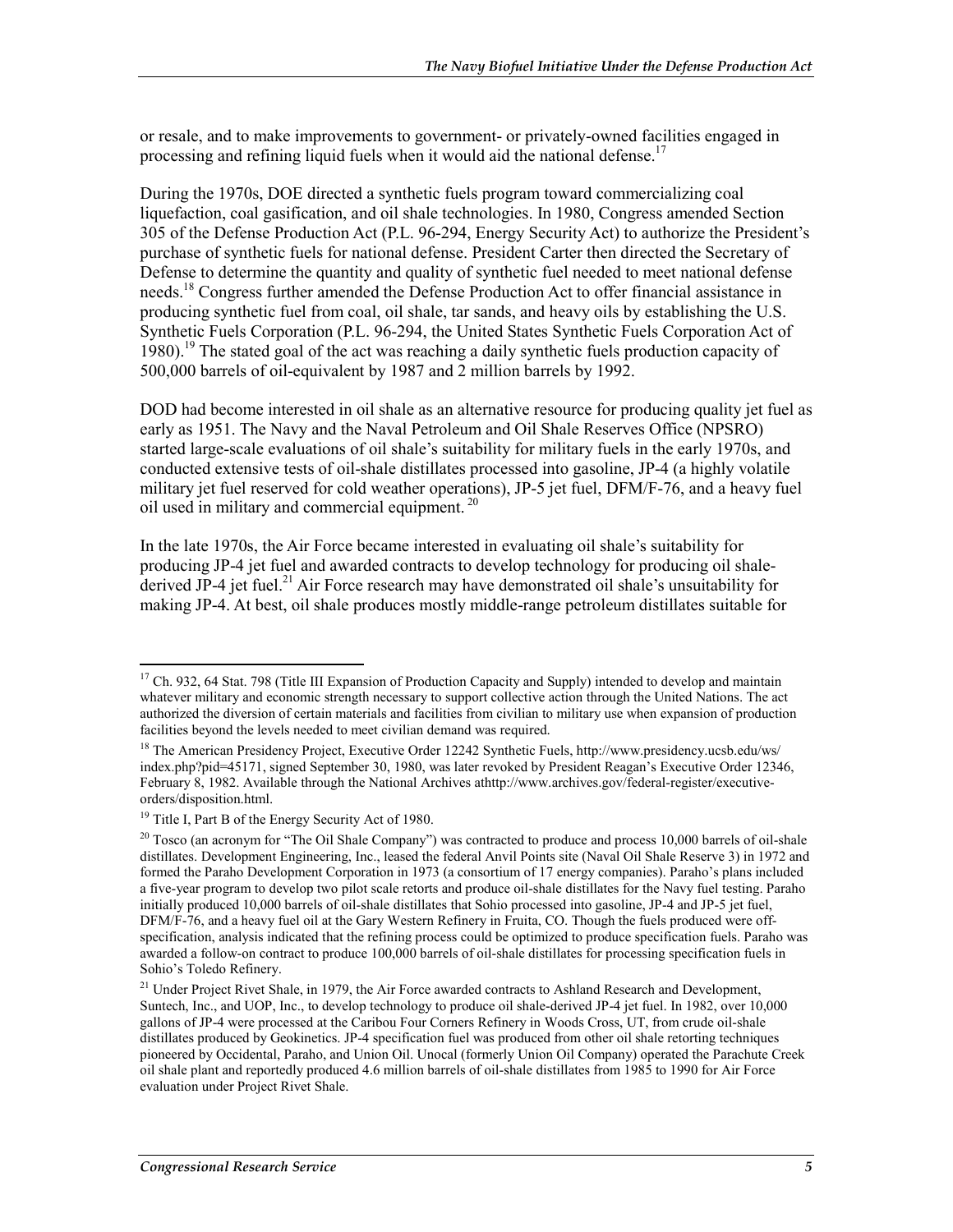upgrading to kerosene and diesel fuel, while JP-4 is closer to lighter, gasoline-naphtha. The Air Force generally phased out JP-4 in the early 1990s in favor of kerosene-based JP-8.<sup>22</sup>

By the mid-1980s, the House began considering a bill to abolish the Synthetic Fuels Corporation with the Synthetic Fuels Fiscal Responsibility Act of 1985 (H.R. 935). In the debate of the bill (H.Rept. 99-196), the Energy and Commerce Committee linked abolishing the Corporation to reducing the federal deficit and viewed purchasing oil for the Strategic Petroleum Reserve as a far more cost effective defense against another oil embargo than subsidizing synthetic fuels. Congressional criticism also focused on conflicts of interest among the Corporation board members, high salaries for staff, lack of interest on the part of private industry, and the possibility of huge subsidies going to profitable oil companies. The minority view noted that as late as 1983, the DOD had certified that it needed synthetic fuel to meet national defense needs. Language rescinding most of the Synthetic Fuels Corporation funding was included in the FY1986 continuing appropriations resolution (H.J.Res. 465, P.L. 99-190).

#### **Strategic Unconventional Fuels Commercial Development**

The Energy Policy Act of 2005 (P.L. 109-58, Section 369, Oil Shale, Tar Sand and Other Strategic Unconventional Fuels) directed the Secretary of Energy, in cooperation with the Secretaries of the Interior and Defense, to jointly develop a program to accelerate the commercial development of strategic unconventional fuels, including but not limited to oil shale and tar sands resources within the United States. The act amended Chapter 141 of Title 10, United States Code, by inserting section 2398a (Procurement of Fuel Derived from Coal, Oil Shale) directing the Secretary of Defense to develop a strategy to use fuel produced, in whole or in part, from coal, oil shale, and tar sands in meeting the fuel requirements of the DOD when the Secretary determines that it is in the national interest. While DOD did not pursue oil shale, it did pursue development of coal-to-liquids technology.23 This pursuit ended when Congress enacted the Energy Independence and Security Act of 2007 (P.L. 110-140), in which Section 526 (Procurement and Acquisition of Alternative Fuels) effectively proscribed any federal effort to purchase alternative or synthetic fuels with lifecycle greenhouse emissions that exceeded emissions of fuels derived from conventional petroleum; a proscription likely to exclude coal-derived and other unconventional resource-derived fuels from facilities that do not capture and sequester carbon emissions. The provision did permit DOD to procure limited quantities of coal and gas-to-liquids fuels for certification testing.

#### **Alternative Fuels Development**

The Duncan Hunter National Defense Authorization Act for Fiscal Year 2009 (P.L. 110-417, Section 334, Study on Alternative and Synthetic Fuels) required the Secretary of Defense to conduct a study on alternative fuels to reduce the life cycle emissions of alternative and synthetic fuels (including coal-to-liquids fuels), and in particular, examine the military utility of domestically produced alternative and synthetic fuels for military operations and for use by expeditionary forces. In response, the Secretary directed the RAND Corporation to study and

<sup>22</sup> For further information on oil shale, refer to CRS Report RL33359, *Oil Shale: History, Incentives, and Policy*, by Anthony Andrews.

<sup>23</sup> CRS Report RL34133, *Fischer-Tropsch Fuels from Coal, Natural Gas, and Biomass: Background and Policy*, by Anthony Andrews and Jeffrey Logan.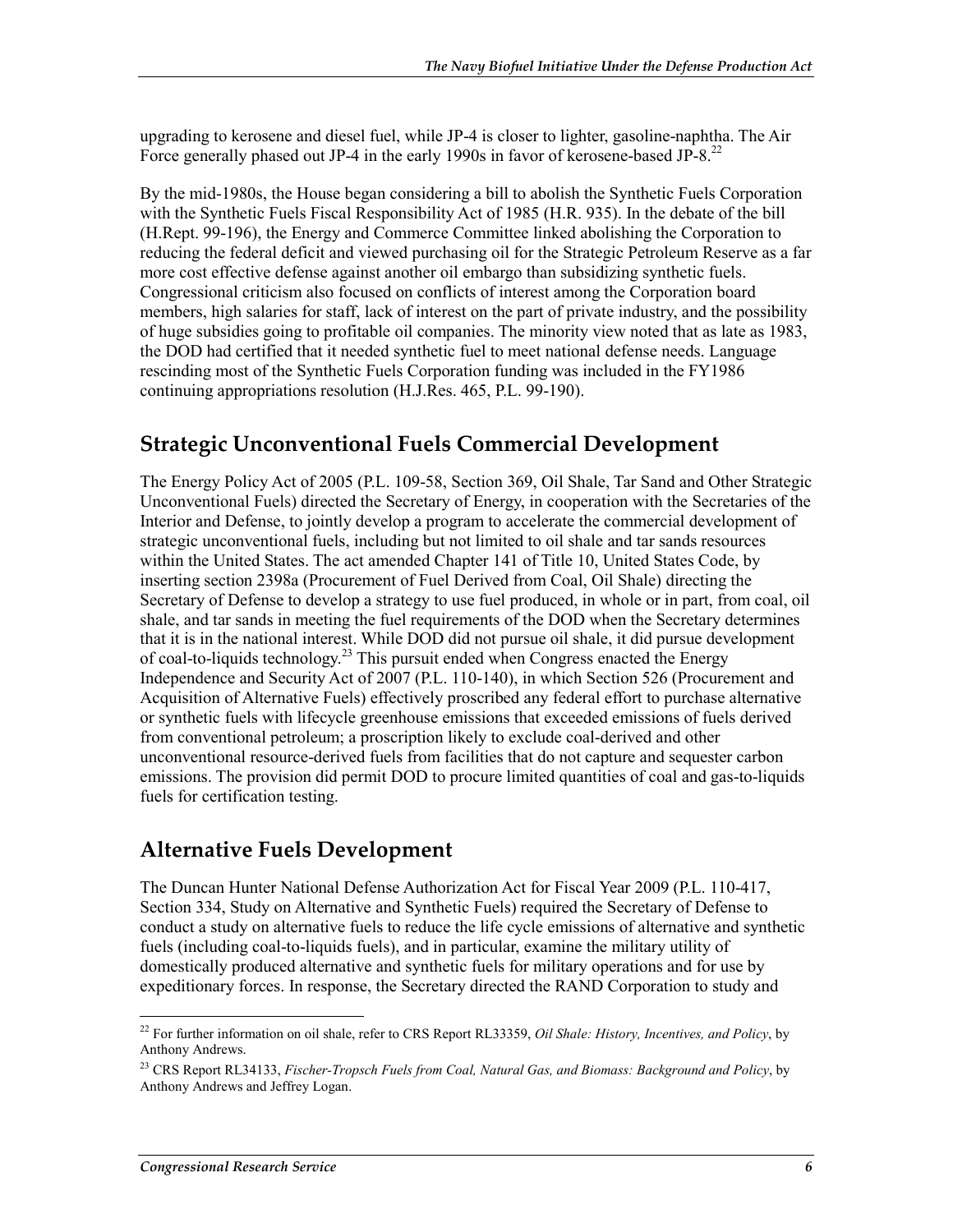submit a report to Congress.<sup>24</sup> Generally, RAND found "that a domestic alternative fuel industry could yield large economic profits within the United States. By reducing demand for conventional petroleum, alternative fuel production would also lower world oil prices, countering efforts of certain foreign oil suppliers to control prices by restraining their production."25 However, RAND further concluded, "There is no direct benefit to the Department of Defense or the services from using alternative fuels rather than petroleum-derived fuels." With regard to hydrotreated renewable oils, RAND found "insufficient evidence that appreciable quantities of hydrotreated renewable oils can be affordably produced in the United States in a manner that does not increase lifecycle greenhouse gas emissions. Oil production from crops, even if they are not food crops, raises important land-use issues. Oil production from meat and poultry processing is inherently limited by the amount of available wastes." RAND considered the prospects for affordably producing fuel from algae in a climate-friendly manner to remain extremely uncertain.

# **The Defense Production Act and Energy**

The Defense Production Act of 1950 (DPA), as amended,  $^{26}$  provides the President an "array of authorities to shape *national defense* preparedness programs and to take appropriate steps to maintain and enhance the domestic industrial base" [italics added].<sup>27</sup> As defined, "national defense" establishes the scope of all DPA authorities, and the use of any authority under the DPA must inherently be interpreted to "promote, support, or otherwise be deemed needed or essential for the national defense.<sup> $228$ </sup> "National defense" as defined by statute means:

programs for military and energy production or construction, military or critical infrastructure assistance to any foreign nation, homeland security, stockpiling, space, and any directly related activity. Such term includes emergency preparedness activities conducted pursuant to title VI of The Robert T. Stafford Disaster Relief and Emergency Assistance Act [42 U.S.C. §5195 et seq.] and critical infrastructure protection and restoration.<sup>29</sup>

Therefore, the purpose of the DPA authorities extends beyond shaping the U.S. military preparedness and capabilities, as the authorities may be used to enhance and support domestic preparedness, response, and recovery from natural hazards, terrorist attacks, and other national

<sup>24</sup> James T. Bartis and Lawrence Van Bibber, *Alternative Fuels for Military Applications*, RAND National Defense Research Institute, ISBN 978-0-8330-5000-7, 2011.

<sup>25</sup> RAND, P. 81.

 $26$  50 U.S.C. Appx §2061 et seq.

<sup>&</sup>lt;sup>27</sup> 50 U.S.C. Appx. §2062(a)(4); Section 2(a)(4) of the DPA (emphasis added).

<sup>&</sup>lt;sup>28</sup> There are various iterations of this tie to national defense throughout the DPA. Some examples: Title I, Section 101 priorities and allocations authority requires the President to deem action as "necessary or appropriate to promote the national defense" (50 U.S.C. Appx. § 2071(a)); Title III authorities can be used when "essential for the national defense" (50 U.S.C. Appx. §§ 2091(a), 2092(a), 2093(a)); and Title VII Voluntary Agreement authority requires that the use helps "provide for the national defense" (50 U.S.C. Appx.  $\S$  2158(c)(1)).

<sup>&</sup>lt;sup>29</sup> 50 U.S.C. Appx. § 2152(14); Section 702(14) of the DPA. Further reference can be made to Title VI of the Stafford Act, at 42 U.S.C. § 5195(a)(3) for a definition of "emergency preparedness" activities. It states that emergency preparedness "... means all those activities and measures designed or undertaken to prepare for or minimize the effects of a hazard upon the civilian population, to deal with the immediate emergency conditions which would be created by the hazard, and to effectuate emergency repairs to, or the emergency restoration of, vital utilities and facilities destroyed or damaged by the hazard."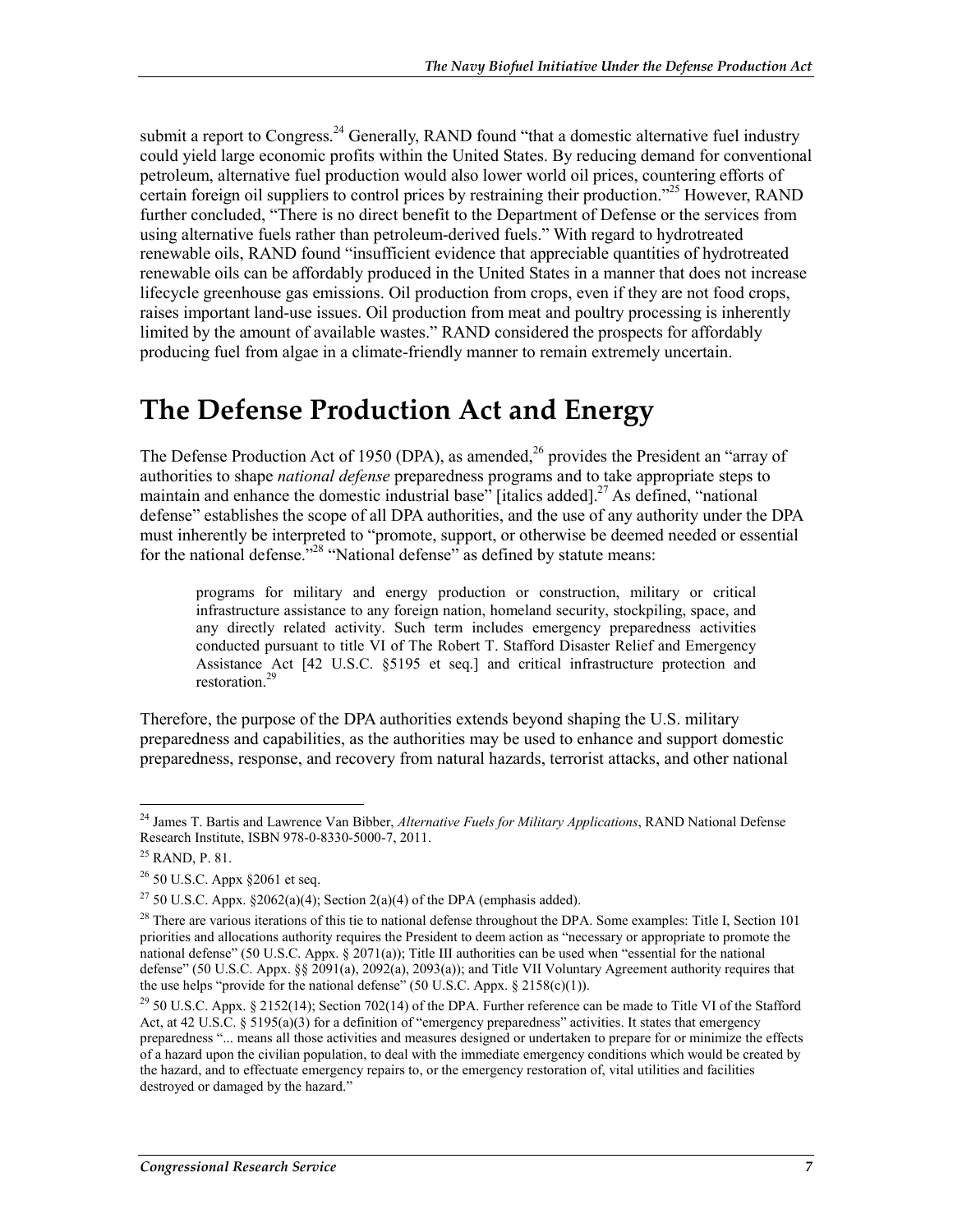emergencies, among other issues. The full purpose of the DPA is discussed in the "Declaration of Policy" issued as part of the statute. $30$ 

The DPA has been amended and reauthorized numerous times since its original enactment because the statute includes a sunset provision that has required periodic reauthorization and offered the opportunity for amendment. Congress passed the DPA in 1950 and has thus far reauthorized it 17 times, in 1951, 1952, 1953, 1955, 1974, 1975, 1977, 1980, 1984, 1986, 1991, 1992, 1995, 2001, 2003, 2008, and 2009.<sup>31</sup> The authorities provided in the DPA, with few exceptions, are set to expire on September 30,  $2014$ <sup>32</sup>

## **How the DPA Applies to Energy**

With regard to energy and national defense, the declaration of policy that accompanies the DPA states that "in order to ensure national defense preparedness, it is necessary and appropriate to assure the availability of domestic energy supplies for national defense needs," and "to further assure the adequate maintenance of the domestic industrial base, to the maximum extent possible, domestic energy supplies should be augmented through reliance on renewable energy sources (including solar, geothermal, wind, and biomass sources), more efficient energy storage and distribution technologies, and energy conservation measures.<sup>333</sup>

In Executive Order 13603 on "National Defense Resources Preparedness,"<sup>34</sup> which delegates DPA authorities, the general term "energy" is defined for the purposes of DPA authorities as "all forms of energy including petroleum, gas (both natural and manufactured), electricity, solid fuels (including all forms of coal, coke, coal chemicals, coal liquefaction, and coal gasification), solar, wind, other types of renewable energy, atomic energy, and the production, conservation, use, control, and distribution (including pipelines) of all of these forms of energy.<sup>355</sup>

In other words, under the DPA's declaration of policy, Congress has found that it is in the interest of national defense preparedness that the government assures that some level of capacity exists in the domestic industrial base to produce and provide both traditional and renewable energy sources, including from biomass sources.

# **Authorities Under Title III (Expansion of Productive Capacity and Supply)**

Authorities in Title III of the DPA deal with the expansion of national defense productive capacity and supply.<sup>36</sup> The various sections authorize the President to provide or guarantee loans to

 $30\,$  50 U.S.C. Appx. §2062; Section 2 of the DPA. This section includes congressional findings, Section 2(a), and a statement of policy of the United States, Section 2(b).

<sup>&</sup>lt;sup>31</sup> Most notably, Congress allowed Titles II, IV, V, and VI of the DPA to expire in 1953 with the passage and enactment of P.L. 85-95.

<sup>32</sup> See 123 Stat. 2006, 50 U.S.C. Appx. §2166.

<sup>33</sup> See 50 U.S.C. Appx. §2062(a)(5) and §2062(a)(6).

<sup>34</sup> Exec. Order No. 13603, 77 Fed. Reg. 16651 (Mar. 22, 2012).

<sup>35</sup> Section 801(b) of E.O. 13603.

<sup>36 50</sup> U.S.C. Appx. §§2091-2094; Title III of the DPA.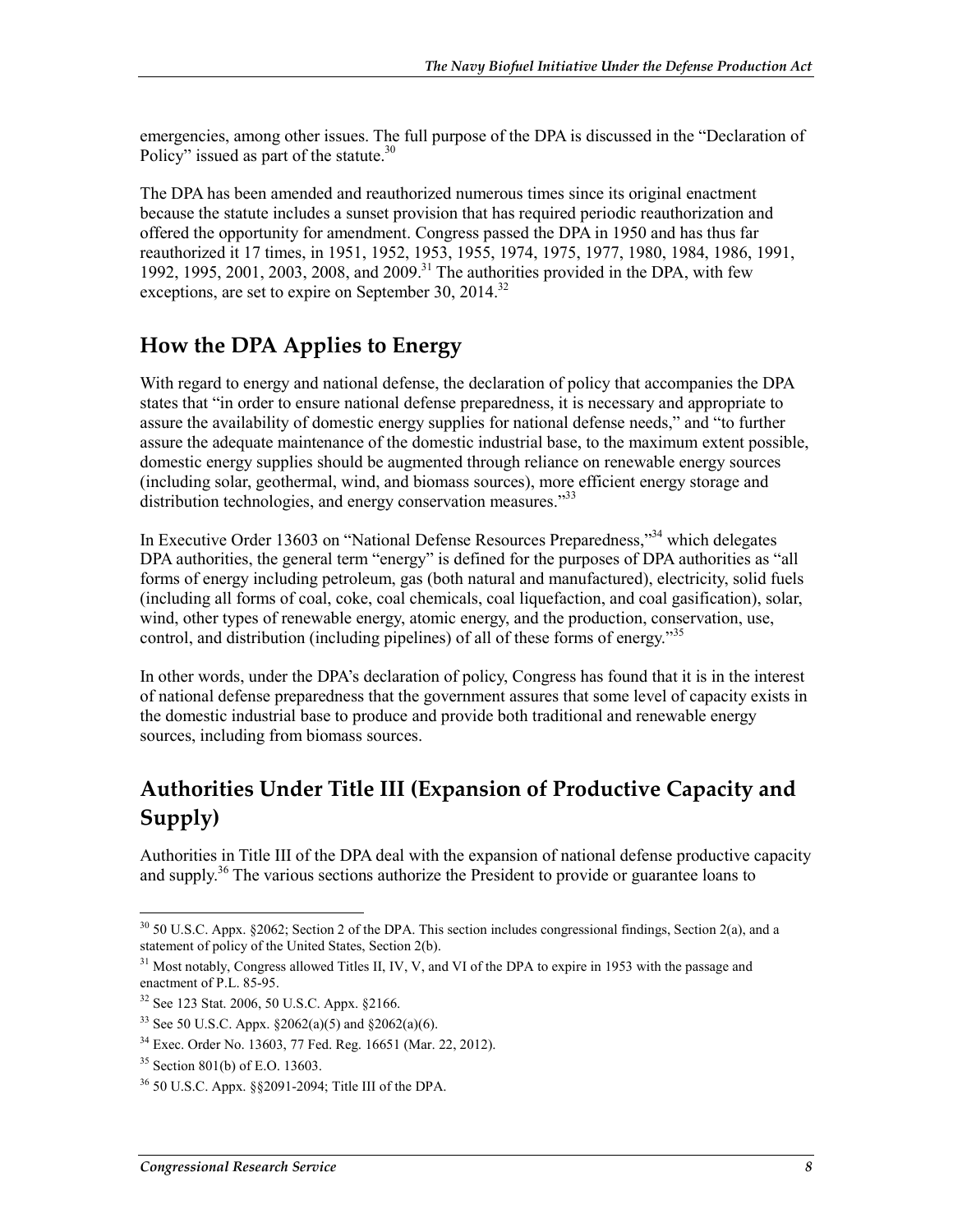industry in order to expedite deliveries or expand discovery and production of essential materials, develop technological processes, purchase industrial items or technologies for installation in government or private industrial facilities, make purchases of materials for government use or resale, and provide for the increased use of emerging technologies.

Using Title III authorities, the President may also provide appropriate incentives to develop, maintain, modernize, restore, and expand the productive capacities of domestic sources for critical components, critical technology items, materials and industrial resources essential for the execution of the national security strategy of the United States. Further, the DPA authorizes the President to take appropriate actions to assure that critical components, critical technology items, essential materials, and industrial resources are available from reliable sources when needed to meet defense requirements during peacetime, graduated mobilization, and national emergency.<sup>37</sup>

The DPA statute designates "energy" as one such "strategic and critical" material.<sup>38</sup> However, prior to the DPA being amended and reauthorized in the Defense Production Act Reauthorization of 2009 (Reauthorization of 2009),<sup>39</sup> this designation contained a restriction that the DPA did *not* grant any new direct or indirect authority to the President to "engage in the production of energy in any manner whatsoever (such as oil and gas exploration and development, or any energy facility construction), except as expressly provided in sections 305 and 306 [50 U.S.C. Appx. §2095 and 2096] for synthetic fuel production." This restriction to the use of DPA authority for energy was removed in Section 5 of the Reauthorization of 2009.<sup>40</sup>

In addition, the Reauthorization Act of 2009 removed the sections of the DPA relating specifically to the production of synthetic fuels (formerly Sections 305, 306, 307, and 308 of the DPA; 50 U.S.C. Appx. § 2095 to § 2098). Congress no longer considered these provisions necessary, as they served to exempt the synthetic fuels from the restriction on how the DPA could be used for energy production.

#### *Appropriations for Title III of the DPA*

Funding for all provisions and purposes of the DPA are authorized in statute.<sup>41</sup> Title III of the DPA also creates a Treasury account named the Defense Production Act Fund (the Fund) that is used to carry out all of the provisions and purposes of Title III. The money in the Fund is available for obligation until expended. The Fund is also used to collect all appropriated funds and proceeds from DPA activities under Title III.<sup>42</sup> However, at the end of any fiscal year, the balance in the Fund cannot exceed \$750 million, excluding moneys appropriated that fiscal year or obligated amounts.43 **Table 1** provides the appropriations to the DPA Fund since FY2010.

 $37$  50 U.S.C. Appx. §2077; Section 107(a) of the DPA.

<sup>38 50</sup> U.S.C. Appx. §2076; Section 106 of the DPA.

 $39$  P.L. 111-67.

<sup>40 123</sup> Stat. 2009.

<sup>41 50</sup> U.S.C. Appx. §2161; Section 711 of the DPA.

<sup>&</sup>lt;sup>42</sup> See Section 304 of the DPA, 50 U.S.C. Appx. §2094. Examples of proceeds generated from Title III activities could include interest payments on government loans to private business enterprises or the resale of goods purchased under Title III.

<sup>&</sup>lt;sup>43</sup> Section 304(e) of the DPA, 50 U.S.C. Appx.  $\&$  2094(e).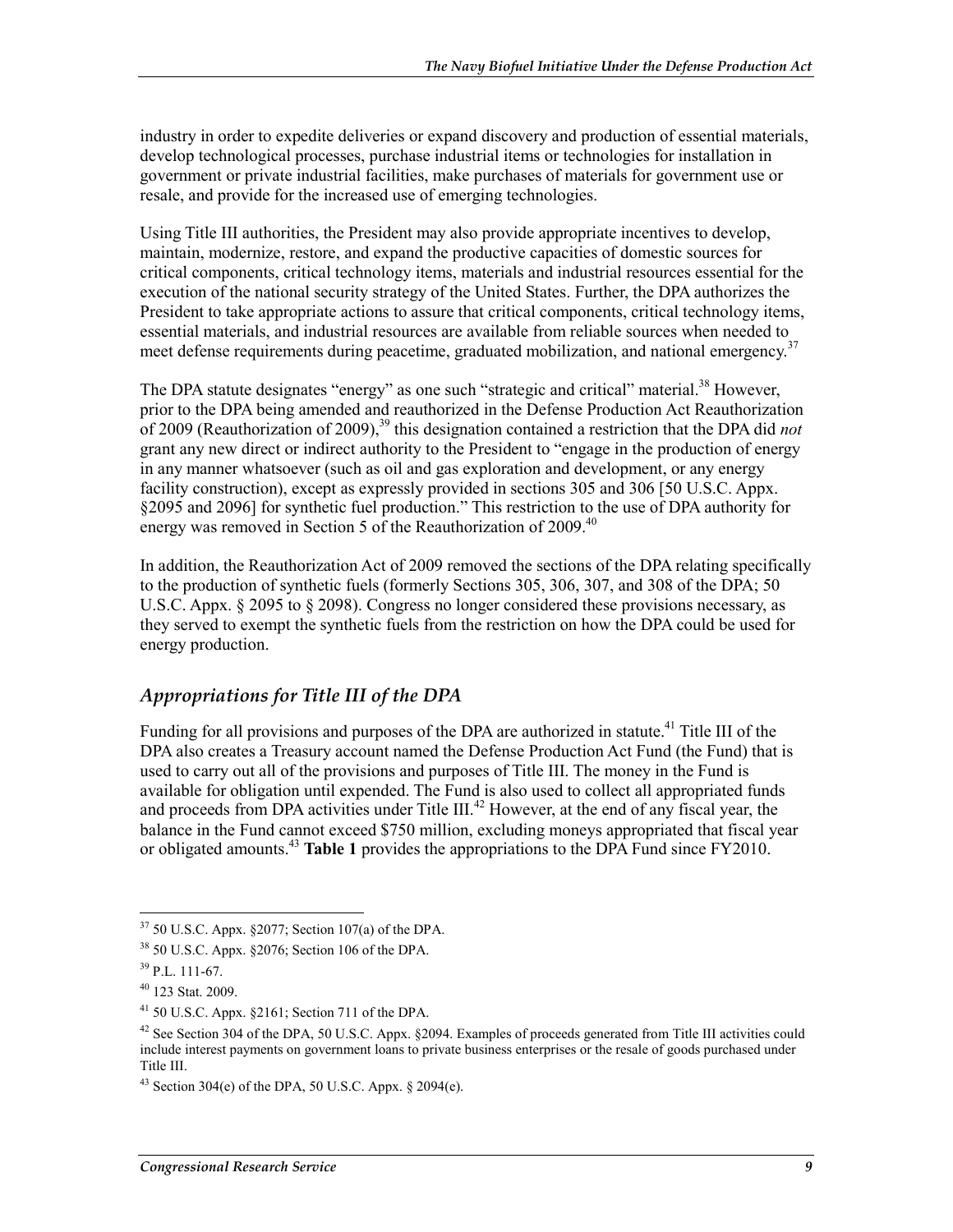| <b>Fiscal Year</b> | Law                          | <b>Appropriation Amount</b> |
|--------------------|------------------------------|-----------------------------|
| 2010               | P.L. 111-118, 123 Stat. 3422 | \$150.7                     |
| 20 L L             | P.L. 112-10, 125 Stat. 51    | \$34.3                      |
| 2012               | P.L. 112-74, 125 Stat. 800   | \$170.0                     |

**Table 1. Appropriations to the DPA Fund Since FY2010, in Millions** 

**Source:** CRS analysis of appropriations. Dollars rounded to the nearest hundred thousand.

#### *Use of Title III Authorities of the DPA for Energy*

According to the Defense Production Act Committee, an interagency body created in the Reauthorization of 2009 to coordinate the use of the DPA,<sup>44</sup> the federal government has not used the loan guarantee authority provided in Section 301 of Title  $III^{45}$  in more than 30 years.<sup>46</sup> Ccurrent projects are initiated under Section 303 of Title III.<sup>47</sup> Section 303 grants the President an array of authorities to create, maintain, protect, expand, or restore domestic industrial base capabilities essential to the national defense. These authorities include, but are not limited to purchasing or making purchase commitments of industrial resources;<sup>48</sup> encouraging the exploration, development, and mining of critical and strategic materials; $^{49}$  and installing and purchasing equipment for industrial facilities to expand their productive capacity.<sup>50</sup> Because "energy" is designated as a "critical material," Section 303 of Title III may therefore authorize the President to make provision for the development of different types of energy that are essential for the national defense.

As with most other authorities the DPA grants to the President, Section 303 of E.O. 13603 delegates authority to the "head of each agency engaged in procurement for national defense."<sup>51</sup> The Secretary of Energy is one such "head of an agency," as defined specifically by E.O. 13603.<sup>52</sup> Though multiple agencies are delegated Title III authorities, DOD was the only agency with an active Title III program as of August of 2011. However, other Departments, including Energy and Homeland Security, have worked with DOD on projects of mutual interest in the past.<sup>53</sup> There are two current Title III projects funded through the DPA Fund and DOD that directly relate to

<sup>&</sup>lt;sup>44</sup> See 123 Stat. 2019 to 2020 for the creation of the DPAC in statute. The DPAC is now authorized in Section 722 of the DPA, 50 U.S.C. Appx. § 2171.

<sup>45 50</sup> U.S.C. Appx. § 2091.

<sup>46</sup> See the sub-heading "Credit Assistance" at http://www.dpacommittee.com/dpa.htm#titleIII.

<sup>47 50</sup> U.S.C. Appx. § 2093.

<sup>&</sup>lt;sup>48</sup> Section 303(a)(1)(A) of the DPA; 50 U.S.C. Appx. § 2093.

 $49$  Section 303(a)(1)(B) of the DPA.

 $50$  Section 303(e).

<sup>51</sup> See Section 303 of E.O. 13603.

<sup>&</sup>lt;sup>52</sup> See the definition of "head of each agency engage in procurement for national defense" in Section 801(h) of E.O. 13603. The Secretary of Energy is identified in Section 201 of the E.O., and therefore is one of the defined heads of an agency.

<sup>53</sup> Department of Homeland Security, *The Defense Production Act Committee: Report to Congress*, Washington, D.C., August 2011, p. 10.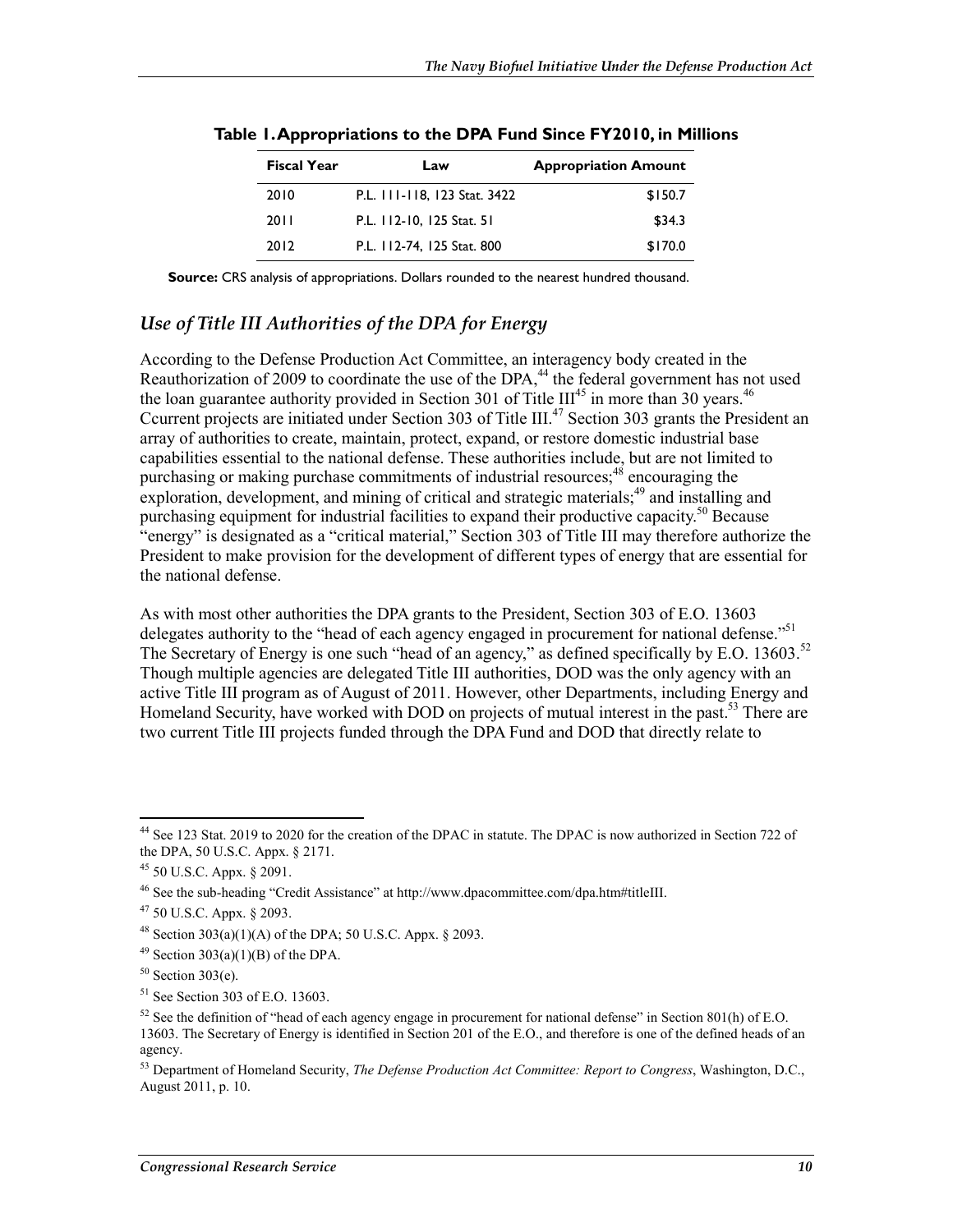energy.<sup>54</sup> They are a "Lithium Ion Space Battery Production Initiative" and a "Thermal Battery Production" initiative.<sup>55</sup>

# **Biofuels Memorandum of Understanding**

On March 30, 2011, President Obama directed the Secretaries of Agriculture, Energy and the Navy to "investigate how they can work together to speed the development of "drop-in" biofuels substitutes for diesel and jet fuel" as one part of a broader plan to develop and secure the United States' energy resources.<sup>56</sup> Three months after the challenge was issued, the Department of the Navy (Navy), the Department of Energy (DOE), and the Department of Agriculture (USDA) issued a Memorandum of Understanding (MOU) to, in part, "assist the development and support of a sustainable commercial biofuels industry."57 All three federal agencies have entered into similar MOUs before, with each other and/or with other nations, to spur the development of biofuels.<sup>58</sup>

This MOU is unique in that it focuses solely on commercial-scale development of advanced biofuels and brings in the primary federal agencies involved in the advanced biofuel pathway. An advanced biofuel is essentially any type of biofuel that is non-corn starch ethanol (e.g., algaebased biofuel, biomass-based diesel, cellulosic ethanol).<sup>59</sup> There are three principal federal agencies involved with advanced biofuel research, development, and production.<sup>60</sup> Typically, Congress views USDA as the federal agency that provides resources and support for biofuel feedstock development and feedstock supply (e.g., Biomass Crop Assistance Program). Typically,

<sup>58</sup> There have been at least three biofuel MOUs over the last five years involving the USDA, DOE, or the Navy:

- *Memorandum of Understanding Between U.S. Department of Energy and U.S. Department of Defense*, July 22, 2010, http://energy.gov/sites/prod/files/edg/media/Enhance-Energy-Security-MOU.pdf.
- U.S. Department of Agriculture, "USDA, Navy Sign Agreement to Encourage the Development and Use of Renewable Energy," press release, January 21, 2010, http://www.usda.gov/wps/portal/usda/usdahome? contentidonly=true&contentid=2010/01/0029.xml.
- U.S. Department of Agriculture, "U.S. and China Increase Biofuels Cooperation Ahead of the Third U.S. China Strategic Economic Dialogue," press release, December 12, 2007, http://www.usda.gov/wps/portal/ usda/usdahome?contentidonly=true&contentid=2007/12/0370.xml.

<sup>&</sup>lt;sup>54</sup> For a current list of all DPA Title III projects, see Reauthorization of 2009.

<sup>55</sup> See http://www.dpatitle3.com/dpa\_db/project.php?id=67 and http://www.dpatitle3.com/dpa\_db/project.php?id=83, respectively.

<sup>56</sup> U.S. President (Obama), "Blueprint for a Secure Energy Future," March 30, 2011, p. 23.

<sup>57</sup> *Memorandum of Understanding Between the Department of the Navy, the Department of Energy, and the Department of Agriculture*, June 2011, http://www.rurdev.usda.gov/SupportDocuments/ DPASignedMOUEnergyNavyUSDA.pdf.

<sup>&</sup>lt;sup>59</sup> Under the Renewable Fuel Standard (RFS), as amended by the Energy Independence and Security Act Policy Act of 2007, gasoline and diesel fuel must contain a minimum amount of fuel produced from renewable biomass, advanced biofuels are biofuels produced from non-corn feedstocks that must reduce lifecycle greenhouse gas emissions by 50% relative to conventional fuel to qualify. For more information, see CRS Reports CRS Report R40155, *Renewable Fuel Standard (RFS): Overview and Issues*, by Randy Schnepf and Brent D. Yacobucci. For more information on algaebased biofuels, see CRS Report R42122, *Algae's Potential as a Transportation Biofuel*, by Kelsi Bracmort. For more information on cellulosic biofuel, see CRS Report R41106, *Meeting the Renewable Fuel Standard (RFS) Mandate for Cellulosic Biofuels: Questions and Answers*, by Kelsi Bracmort.

<sup>&</sup>lt;sup>60</sup> Other federal agencies that sit on the periphery of advanced biofuel production are the Environmental Protection Agency (EPA) and the Energy Information Administration (EIA). These two agencies are more concerned with the volume produced, if any, for RFS compliance.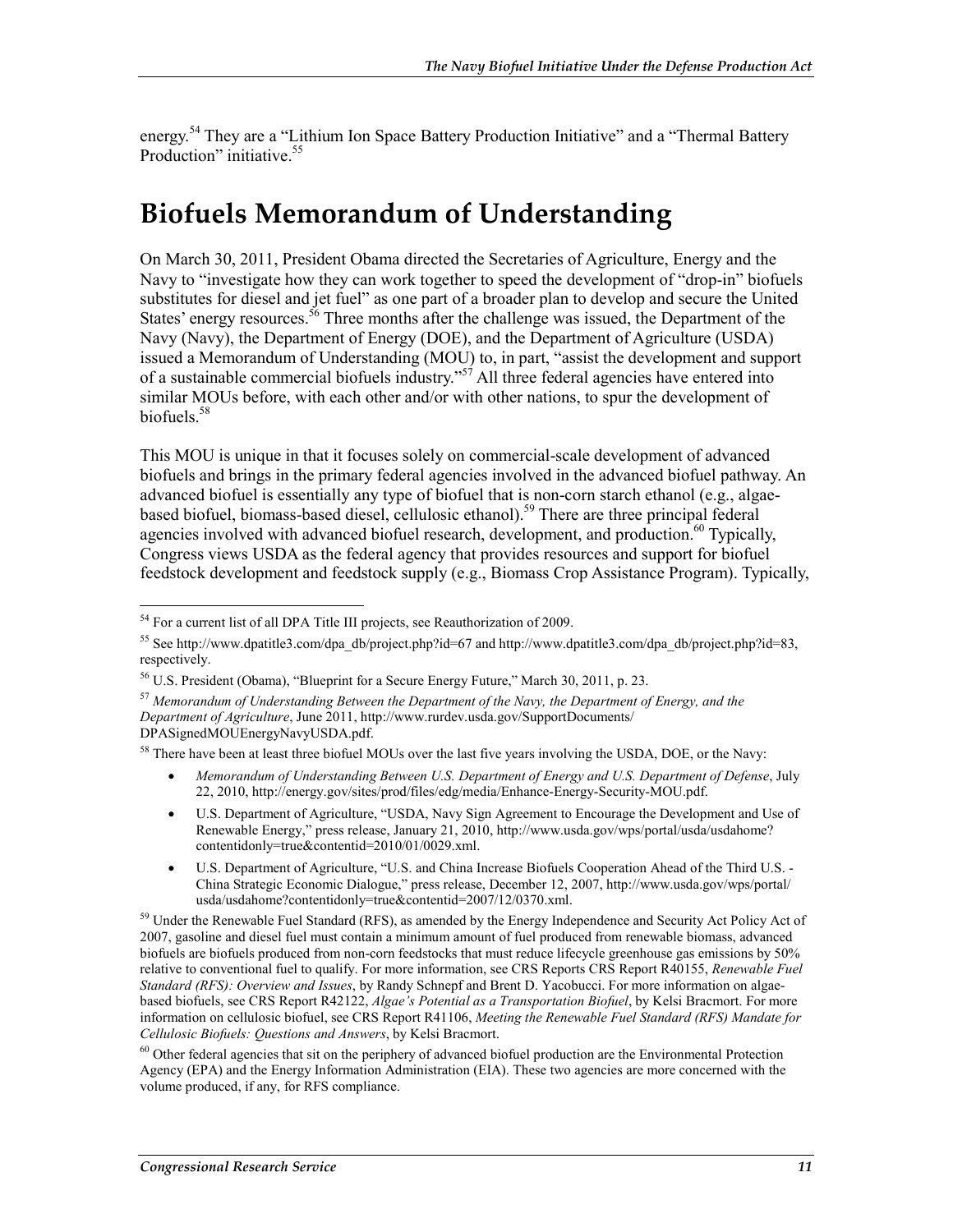DOE is viewed as the federal agency that provides resources and support for biofuel conversion technologies (e.g., loan guarantees). For this MOU, the Navy is the customer for the advanced biofuel.

The objective of the MOU is the construction or retrofit of multiple domestic commercial or precommercial scale advanced drop-in biofuel plants and refineries. The refineries should have the capability to produce ready drop-in replacement advanced biofuels that meet military specifications at a price competitive with petroleum, be at geographically diverse locations with ready market access, and have no significant impact on the supply of agricultural commodities for the production of food. USDA, DOE, and the Navy are expected to fund this initiative at an aggregate of \$510 million over three years, with that aggregate amount divided equally among them (**Table 2**). The MOU notes that the timelines and means of contributing to the initiative are subject to change.

| <b>Table 2. MOU Funding Commitment</b><br>\$ Million |            |       |       |  |  |  |
|------------------------------------------------------|------------|-------|-------|--|--|--|
|                                                      | <b>DPA</b> | CCC   | Total |  |  |  |
| <b>DOE</b>                                           | \$170      |       | \$170 |  |  |  |
| <b>USDA</b>                                          |            | \$170 | \$170 |  |  |  |
| Navy                                                 | \$170      |       | \$170 |  |  |  |
| Total                                                | \$340      | \$170 | \$510 |  |  |  |

**Source:** MOU.

#### **Notes:**

1

a. DPA – Defense Production Act; CCC – Commodity Credit Corporation Act.

b. The MOU acknowledges that the funding contributions are subject to the availability of funds and subject to each Department's right to terminate the MOU.

c. Funds are to be transferred in accordance with the Defense Production Act (DPA), (50 U.S.C. App. 2061 et seq.), the Commodity Credit Corporation (CCC) Charter Act (15 U.S.C 714 et seq.), the Economy Act (31 USC 1535); and/or other appropriate authority.

#### **MOU Status Update**

Within the first three months of the agreement, USDA, DOE, and the Navy issued a formal announcement of their intent to collaborate with the private sector to help produce drop-in advanced biofuels for military and commercial applications.<sup>61</sup> In a separate parallel action, the Navy and USDA announced soon after the MOU announcement that DLA-E would purchase 450,000 gallons of advanced drop-in biofuel from a blend of non-food waste and algae. According to USDA, this is the single largest purchase of biofuel in government history.<sup>62</sup>

<sup>61</sup> U.S. Department of Agriculture, "USDA, Departments of Energy and Navy Seek Input from Industry to Advance Biofuels for Military and Commercial Transportation," press release, August 30, 2011, http://www.usda.gov/wps/ portal/usda/usdahome?contentid=2011/08/0385.xml&contentidonly=true.

<sup>62</sup> U.S. Department of Agriculture, "Navy Secretary Ray Mabus and USDA Secretary Tom Vilsack Announce Largest Ever Government Purchase of Biofuel," press release, December 5, 2011, http://usda.gov/wps/portal/usda/ usdamediafb?contentid=2011/12/0500.xml&printable=true&contentidonly=true.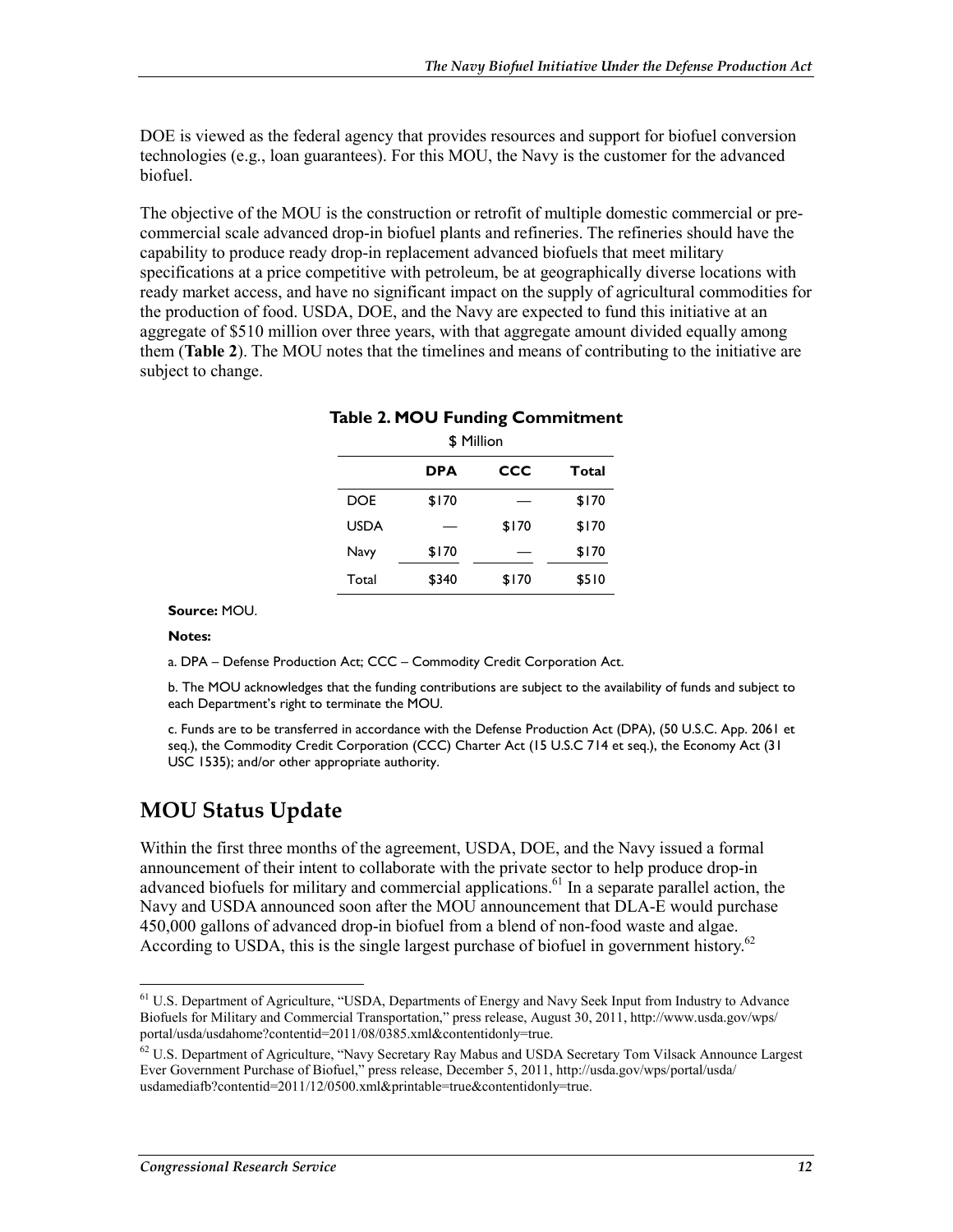Additionally, there are plans to direct federal dollars to the development of a pilot or commercialscale facility that will produce military-grade drop-in biofuels.<sup>63</sup> The Navy intends to use the drop-in advanced fuel in a demonstration of a Green Strike Group in 2012 during the Rim of the Pacific Exercise.

USDA committed to \$170 million in the MOU, and requested \$171 million in the FY2013 President's budget request.<sup>64</sup> The funding is being requested under the CCC Charter Act authority granted to USDA to subsidize the production of bio-based jet fuel.<sup>65</sup> USDA reports that there is no existing viable commercial source for the large-scale production of such fuel, and as such, the CCC has entered into an agreement with DOE and the Navy to assist in the development of this product. The current farm bill debate could influence the amount of support USDA gives to the MOU. The 2008 farm bill (Food, Conservation, and Energy Act of 2008, P.L. 110-246) contains an energy title with roughly a dozen bioenergy programs, all of which expire at the end of  $FY2012<sup>66</sup>$  Because of extreme budget uncertainty, it is difficult to anticipate what the funding levels for these programs within this title will be. Any uncertainty about federal funding could also be a disincentive for the private sector to support the advanced biofuels industry. The current economic climate could preclude significant funding for both energy title programs and USDA funding for the MOU.

### **FY2013 President's Budget Request**

In the FY2013 President's budget request, DOE stated it will support this agreement by taking the technical expertise developed in FY2012 and moving to pilot-scale demonstration projects in FY2013. Up to \$40 million may be spent on the pilot-scale demonstration projects to support DOE's ongoing technology maturation program and eventually lead to larger-scale production to support the Navy. $67$  The pilot-scale demonstration projects could be chosen from potential joint solicitations for defense biofuels production. In its FY2013 request, DOE seeks conditional legislative language that would allow up to \$100 million in new appropriations for the Office of Energy Efficiency and Renewable Energy (EERE) to be transferred to the Defense Production Act Fund for pilot demonstrations of drop-in jet biofuels.

The Navy requested \$70 million in the FY2013 President's budget request.<sup>68</sup> The funding would be used to "to execute a DPA Title III project, building upon previous efforts and investments by

<sup>&</sup>lt;u>.</u> 63 The White House, *The Blueprint for A Secure Energy Future: Progress Report*, March 2012, http://www.whitehouse.gov/sites/default/files/email-files/

the blueprint for a secure energy future oneyear progress report.pdf.

<sup>64</sup> U.S. Department of Agriculture, *USDA FY2013 Budget Summary and Annual Performance Plan*, February 2012, http://www.obpa.usda.gov/budsum/FY13budsum.pdf.

<sup>&</sup>lt;sup>65</sup> The CCC provides funding for commodity programs administered by the Farm Service Agency and many Farm Bill programs such as the conservation programs administered by FSA and the Natural Resources Conservation Service (NRCS) and export programs administered by the Foreign Agricultural Service (FAS). CCC borrows funds needed to finance these programs from the U.S. Treasury and repays the borrowings, with interest, from receipts and from appropriations provided by Congress.

<sup>66</sup> For more information, see CRS Report R41985, *Renewable Energy Programs and the Farm Bill: Status and Issues*, by Randy Schnepf.

<sup>67</sup> U.S. Department of Energy, *FY2013 Congressional Budget Request Volume 3*, DOE/CF-0073, February 2012, http://www.cfo.doe.gov/budget/13budget/Content/Volume3.pdf.

<sup>68</sup> U.S. Department of Defense, *FY2013 President's Budget Submission*, February 2012, http://comptroller.defense.gov/ defbudget/fy2013/budget\_justification/pdfs/02\_Procurement/Office\_of\_Defense\_Production\_Act\_PB\_2013.pdf.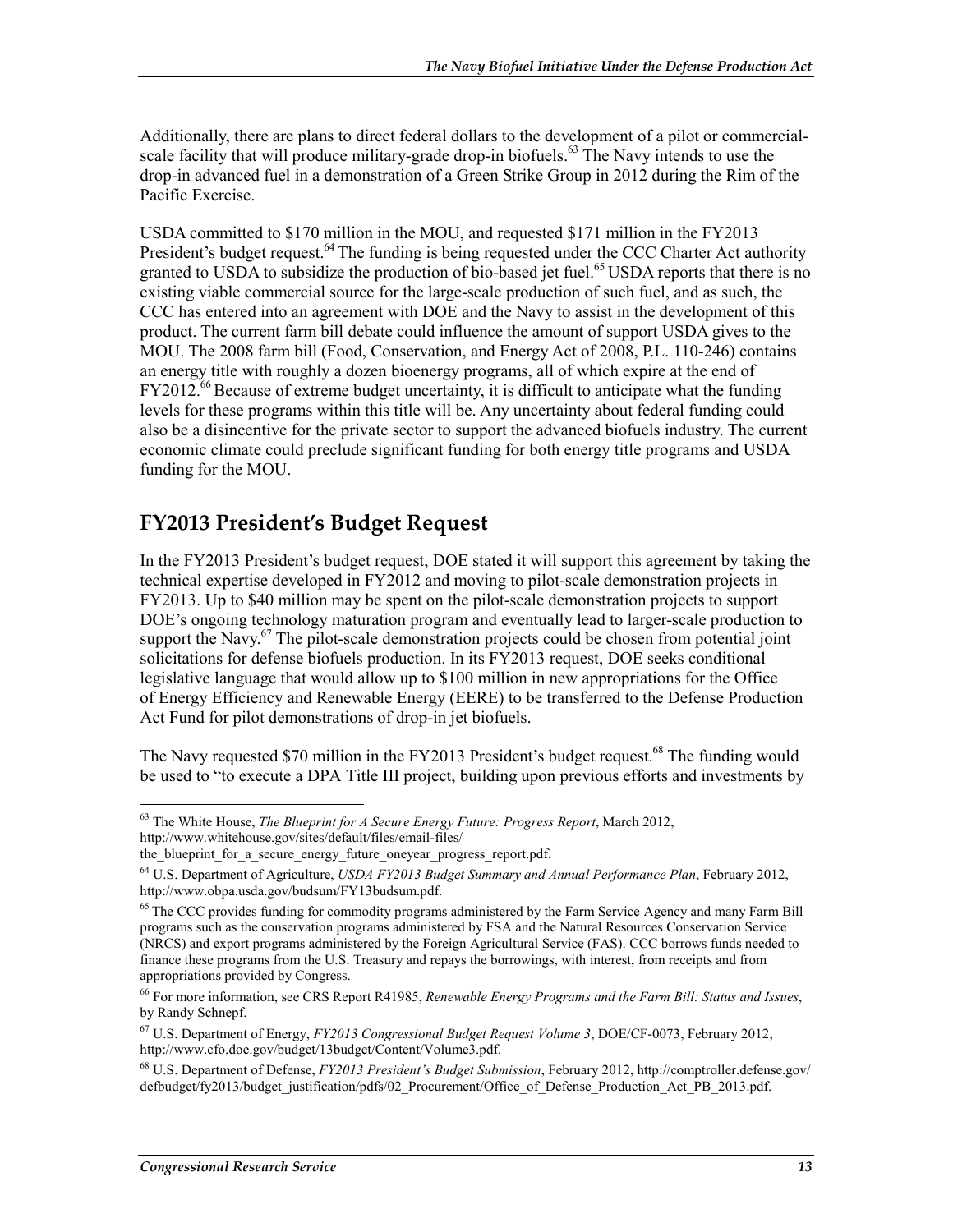the Navy and other agencies, with the principal objective being a government-industry partnership for the construction or retrofit of multiple domestic commercial or pre-commercial scale advanced drop-in biofuel plants and refineries." The Navy has collaborated on a regular basis with DOE and USDA.

## **Defense Production Act Title III Advanced Drop-In BioFuels Production Project**

In March 2012, the Air Force issued a Special Notice as defined in the Federal Acquisition regulation (FAR) 5.205 (c) to notify industry that the Defense Production Act (DPA) Title III Program anticipates possible issuance of a Broad Agency Announcement which would request proposals from domestic sources to execute an Advanced Drop-In Biofuel Production Project.<sup>69</sup> The DPA Title III Program would be managed within the Office of the Deputy Assistant Secretary of Defense for Manufacturing and Industrial Base Policy (MIBP) and executed by the Air Force Executive Agent Program Office, a component of the Manufacturing Technology Division (AFRL/RXM) of the Materials and Manufacturing Directorate, Air Force Research Laboratory. As the DOD Executive Agent for the DPA Title III Program, the Air Force is responsible for executing projects that ensure domestic production capability for technology items that are essential to national defense.

The stated goal of the project is establishing one or more complete value chains capable of producing the biofuels. This includes feedstock production, conversion and processing, blending, transportation, and logistics, as well as the design, retrofit, construction, operation, validation, and qualification of domestic, commercial-scale, integrated biorefineries. In the preliminary description provided by the Special Notice, the project would require domestically produced biofuel, compliance with Section 526 of the Energy Independence and Security Act of 2007 (P.L. 110-140), an acceptable feedstock source, suitability for military operational use, a biorefinery with a rated capacity of at least 10 million gallons of neat biofuel per year, and a commitment of at least 50% cost sharing. The project would take a phased approach, with Phase 1 representing completion of planning and preliminary design, with contracts to be tentatively awarded in early 2013. Phase 2 represents facility construction, commissioning, and performance testing as well as delivery of the biofuels, and assumes that awardees would be under contract in early 2014.

# **FY2013 Authorizations and Appropriations**

As of the this report's date, both the Committees on Energy and Water Development, and the Armed Forces have introduced report language regarding the Navy's biofuel initiative. The House Energy and Water Development Committee does not recommend funding, while both Senate Committees for Energy and Water Development and Armed Forces support the initiative.

<sup>69</sup> U.S. Air Force, *Defense Production Act Title III Advanced Drop-In Bio Fuels Production Project*, May 15, 2012, https://www.fbo.gov/index?s=opportunity&mode=form&tab=core&id=9ec4273b98ce62c3178916a432967581& \_cview=0.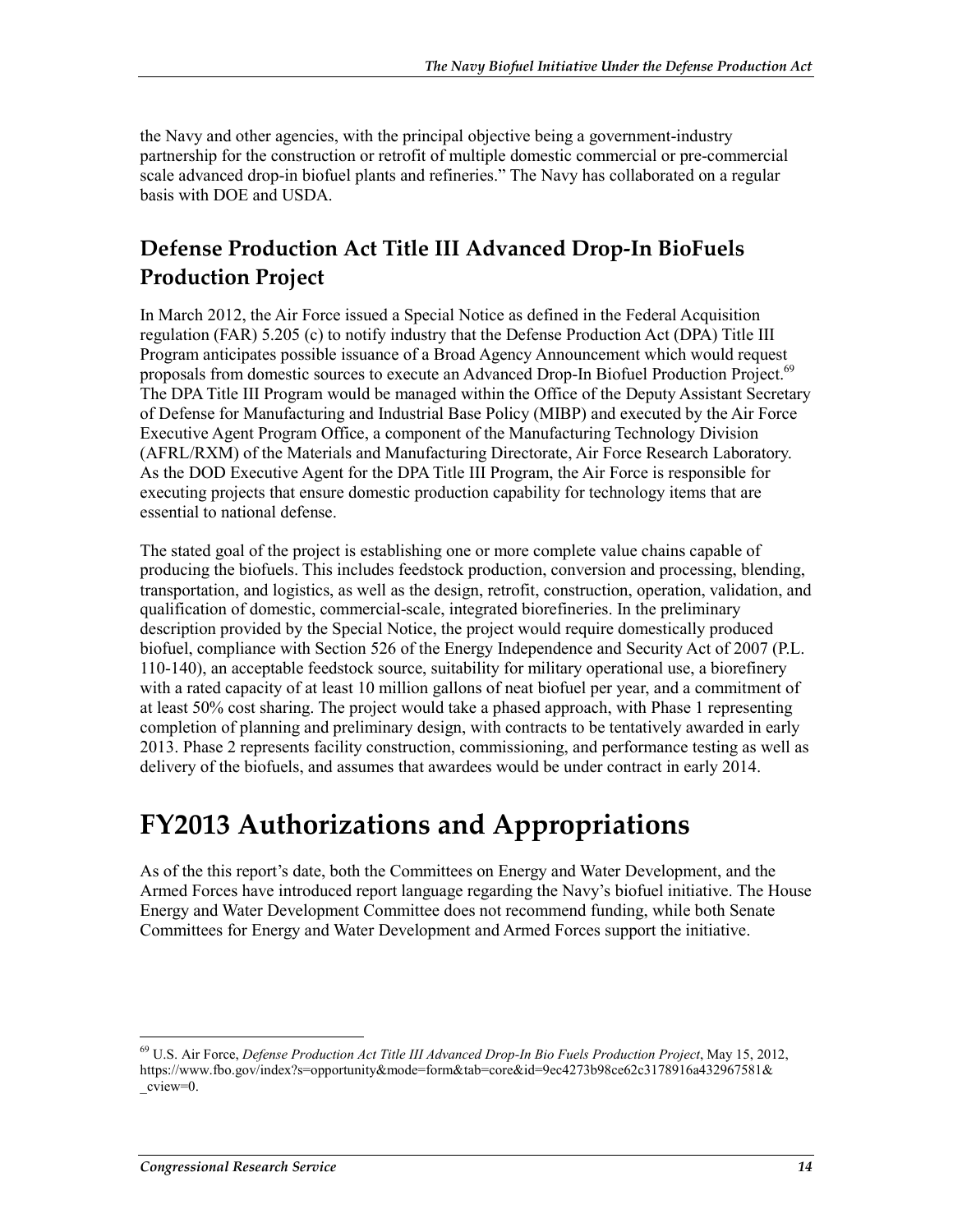# **FY2013 Energy and Water Development Appropriations Bill, H.Rept. 112-462 to Accompany H.R. 5325**

The House report to accompany H.R. 5325 offers no funding for the proposed initiative, and it does not include the requested legislative language.<sup>70</sup> Specifically, the Committee notes "the Department has not adequately justified why the Department of Energy should fund this Defense initiative, and whether the proposed investments can successfully lower costs to competitive levels in several years or will only serve to sink costs into a product that is too immature to compete without federal support. The recommendation includes no funding for the proposed initiative and does not include the requested legislative language."

# **FY2013 Energy and Water Development Appropriations Bill, S.Rept. 112-164 to Accompany S. 2465**

The Senate report to accompany S. 2465 supports the collaboration between the Navy, Agriculture, and Energy.<sup>71</sup> Specifically, the Committee "recognizes that quality and reliability of supplies will be key in acceptance of advanced drop-in biofuels into the supply chain once they are demonstrated at a convincing scale. To that end, the Committee is supportive of the collaboration between the Navy, Department of Agriculture and DOE to develop innovative technologies for jet and diesel fuels for military uses. With the Department of Defense as an early adopter of these alternative fuels, the wider marketplace will be more likely to follow."

# **FY2013 National Defense Authorization Act, S.Rept. 112-173 Report to Accompany S. 3254**

With regard to the limitation on availability of funds for procurement of alternative fuel (Sec. 313), the Senate Armed Forces Committee "recommends a provision that would prohibit the use of funds authorized to be appropriated to the Department of Defense in fiscal year 2013 from being obligated or expended for the production or sole purchase of an alternative fuel if the cost exceeds the cost of traditional fossil fuels used for the same purpose, except for continued testing purposes.... The committee strongly supports initiatives undertaken by the Department of Defense to reduce the fuel demand of the operational forces through affordable new technologies that increase fuel efficiency and offer alternative sources of power. But given the pressure placed on current and future defense budgets, the committee is concerned about the use of operation and maintenance funds to pay significantly higher costs for biofuels being used for  $R\overline{DTE}^{72}$  efforts. Therefore, the committee directs the Secretary of Defense to develop and promulgate guidance to the military services and defense agencies on the difference between the operational use of alternative fuels versus continued RDTE initiatives."

<sup>1</sup> 70 H.Rept. 112-462, page 86.

<sup>71</sup> S.Rept. 112-164, page 73.

<sup>72</sup> Research, Development, Testing, and Evaluation.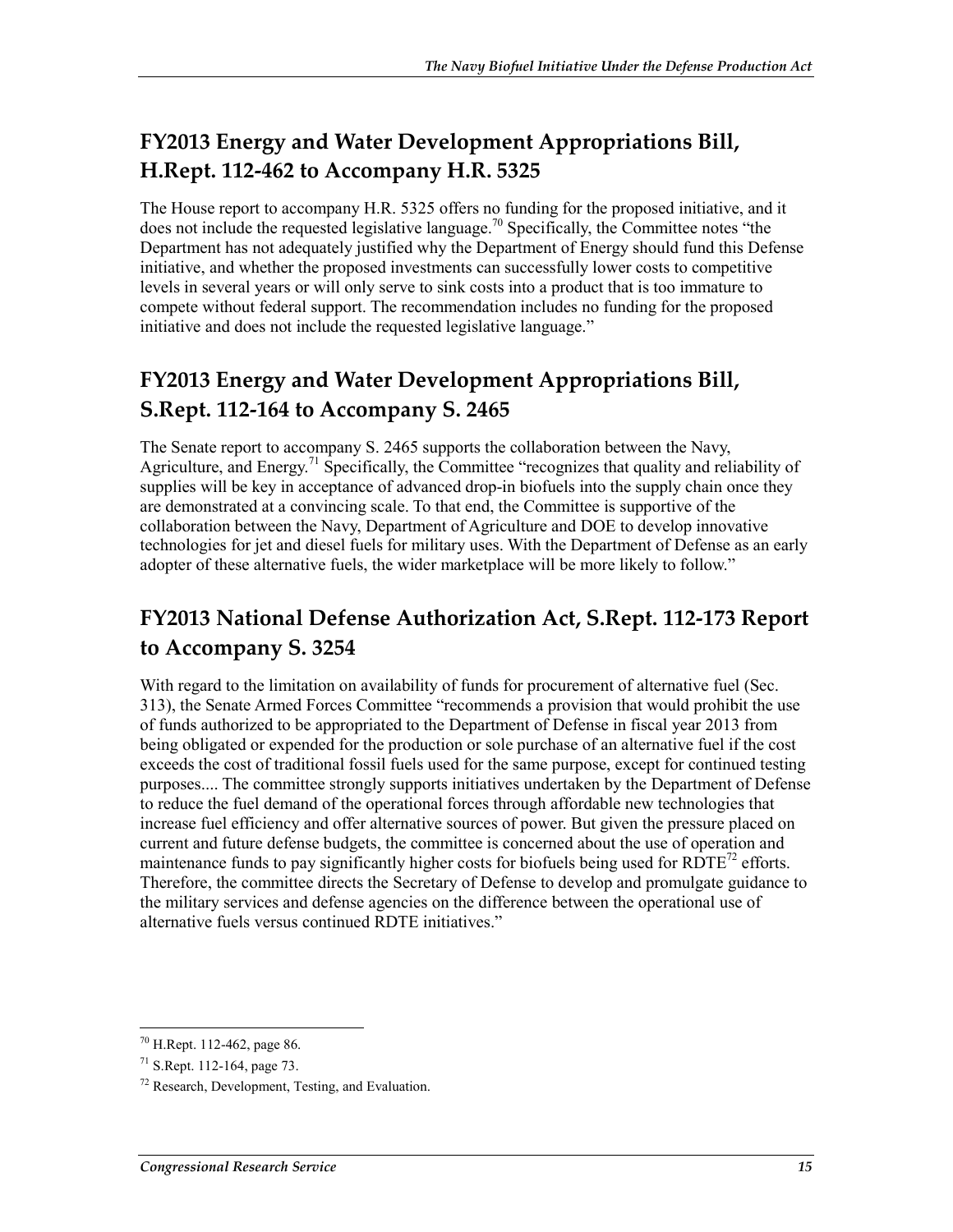# **Policy Considerations**

# **Industrial Viability of Advanced Biofuel**

Advanced biofuels have been promoted for the past several years as promising potential players in the renewable fuels market. However, there is presently no operating domestic commercialscale production facility for an advanced biofuel, although some are under construction.<sup>73</sup> Proponents argue that advanced biofuels are the preferred renewable fuel alternative because advanced biofuel feedstocks might not compete with traditional food crops used for food and feed. However, there may still be competition for resources to cultivate the feedstock  $(e.g.,]$  land and water). Proponents of advanced biofuels argue that it will add to the United States' energy security. However, others assert that economic and technical barriers will prevent advanced biofuels from entering mainstream consumption for some time to come. Furthermore, the use of agricultural land for advanced biofuel production was a key sticking point as EPA considered public comment about this aspect of advanced biofuels production eligibility for the Renewable Fuels Standard.<sup>74</sup> Others question whether the federal government should be involved in advanced biofuel production at all.

Some proponents who support advanced biofuels generally question the form that federal involvement should take. For example, some question whether the Navy, using Defense funding, should be the testing ground for advanced biofuels—particularly aviation biofuels—that at present cost significantly more than conventional fuels.<sup>75</sup> Some analysts and government officials counter that argument by reporting that DOD is the single largest consumer of oil in the United States and therefore represents a relatively significant share of total national petroleum use, and that DOD relies "far too much on sometimes politically unstable foreign sources of fossil fuels."76

The advanced biofuel industry appears to be most focused on demonstrating that the technology exists to produce advanced biofuels at commercial scale. Another important consideration for the advanced biofuel industry at this moment is the planning and development of other production factors (e.g., feedstock supply, infrastructure) which will play a role in a stable advanced biofuel market—the ultimate goal for the industry.

### **Biofuel as a National Defense Need**

Generally, military/operational fuel supply problems present logistical challenges that may fall under the process of peacetime planning or "deliberate planning"—the process of preparing contingency plans for military action.<sup>77</sup> A domestic biofuel industry, fostered through DPA

<sup>73</sup> For instance, POET LLC's Project Liberty plant (http://www.projectliberty.com/).

<sup>74</sup> For more information, see CRS Report R40460, *Calculation of Lifecycle Greenhouse Gas Emissions for the Renewable Fuel Standard (RFS)*, by Brent D. Yacobucci and Kelsi Bracmort.

<sup>&</sup>lt;sup>75</sup> Fred Lucas, "Navy Biofuel Deal is 'Cost Prohibitive,' 'Another Solyndra,' Critics Say," CNSNews.com, December 23, 2011.

<sup>76</sup> U.S. Navy, Department of Navy Biofuel Initiatives, Biofuels and the U.S. Military webinar, April 4, 2012, http://www.acore.org/wp-content/uploads/2012/03/Chris-Tindal-Presentation.pdf.

 $^{77}$  Contingency planning for military action begins with the President's national strategy statement backed with the necessary funding support provided by Congress. See Joint Forces Staff College, *The Joint Staff Officer's Guide 2000*, JFSC Pub 1, 2000, Chapter 4-Deliberate Planning, http://www.au.af.mil/au/awc/awcgate/pub1/index2000.htm.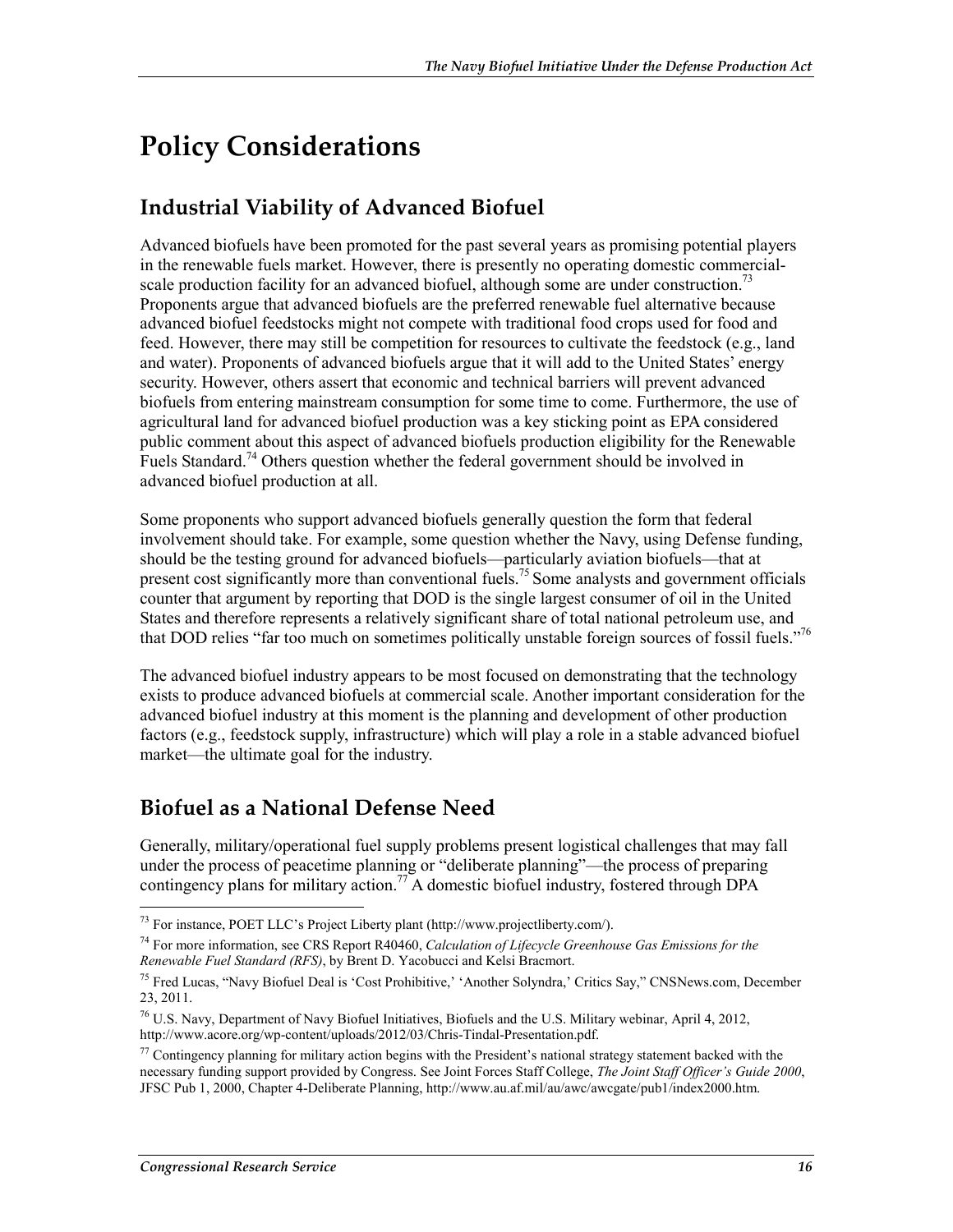authorities, would appear to address the contingency of a long-term petroleum supply disruption, assuming that North American production and resources have declined precipitously and shifted reliance to imported crude oil. At present, the United States imports 49% of its petroleum, which includes crude oil (roughly 40%) and refined products.<sup>78</sup> Canada provides the United States with 25% of its imports, and could likely increase the amount depending upon the approval of the Keystone XL pipeline.<sup>79</sup>

However, in the case of short-term disruptions, the United States maintains the Strategic Petroleum Reserve as part of an obligation to the International Energy Agency (IEA) agreement.<sup>80</sup> The SPR's utility in meeting Department of Defense (DOD) needs is limited by volume of jet or diesel fuel a refinery can produce from a barrel of oil. On average, Gulf Coast refineries yield only 6% to 8% kerosene-jet fuel per barrel of oil.<sup>81</sup> That is, a 42-gallon barrel of oil yields at most 3 to 4 gallons of jet fuel when refined. Were it not for motorists, truckers, and airlines purchasing most of the remaining products refined from a barrel of crude oil, the cost of refining jet fuel exclusively for military use would be considerably higher. (This would assume little or no value in upgrading the leftover portion of the barrel). That is, consumers, not taxpayers, effectively subsidize the military jet fuel production.

The policy question writ large is whether a biofuel industry is necessary for national defense. If the answer is yes, then the Defense Production Act may be the appropriate authority for the Navy to proceed with its MOU. Proponents of a domestic biofuel industry view it as necessary in guaranteeing a fuel supply for the needs of the Navy, presuming that the future availability of both domestic and international petroleum resources are may be uncertain. Projections of North American fossil energy supply would call the proponent's argument into question. Just a few years ago, fears of "Peak Oil" production drove policy discussions on U.S. energy security. However, domestic crude oil production has increased over the past few years, reversing a decline that began in 1986. The United States is now a net exporter of refined petroleum products. The U.S. Energy Information Administration (EIA) reports that U.S. crude oil production increased from 5.1 million barrels per day in 2007 to 5.5 million barrels per day in  $2010$ .<sup>82</sup> Over the next 10 years, EIA sees continued development of tight oil, in combination with the ongoing development of offshore resources in the Gulf of Mexico, pushing domestic crude oil production in the EIA Reference Case to 6.7 million barrels per day by 2020, a level not seen since 1994. Even with a projected decline after 2020, EIA projects that U.S. crude oil production will remain above 6.1 million barrels per day through 2035. U.S. refineries consumed just over 5.4 billion barrels of crude oil in 2011, or approximately 14.8 million barrels per day.<sup>83</sup>

<sup>78</sup> U.S. Energy Information Administration, *How Dependent Are We on Foreign Oil?*, http://www.eia.gov/ energy in brief/foreign oil dependence.cfm.

<sup>79</sup> CRS Report R41668, *Keystone XL Pipeline Project: Key Issues*, by Paul W. Parfomak et al., and CRS Report R42124, *Proposed Keystone XL Pipeline: Legal Issues*, by Adam Vann et al.

<sup>80</sup> See CRS Report R42460, *The Strategic Petroleum Reserve: Authorization, Operation, and Drawdown Policy*, by Anthony Andrews and Robert Pirog.

<sup>81</sup> See CRS Report R41478, *The U.S. Oil Refining Industry: Background in Changing Markets and Fuel Policies*, by Anthony Andrews, Robert Pirog, and Molly F. Sherlock, *The U.S. Oil Refining Industry: Background in Changing Markets and Fuel Policies*, by Anthony Andrews, Robert Pirog, and Molly F. Sherlock.

<sup>82</sup> U.S. Energy Information Administration, *Annual Energy Outlook 2012 Early Release Overview*, January 23, 2012, p. Executive Summary, http://www.eia.gov/forecasts/aeo/er/executive\_summary.cfm.

<sup>83</sup> U.S. Energy Information Administration, "U.S. Refinery and Blender Net Input of Crude Oil" in *U.S. Crude Oil Supply and Disposition*, http://www.eia.gov/dnav/pet/pet\_sum\_crdsnd\_k\_a.htm.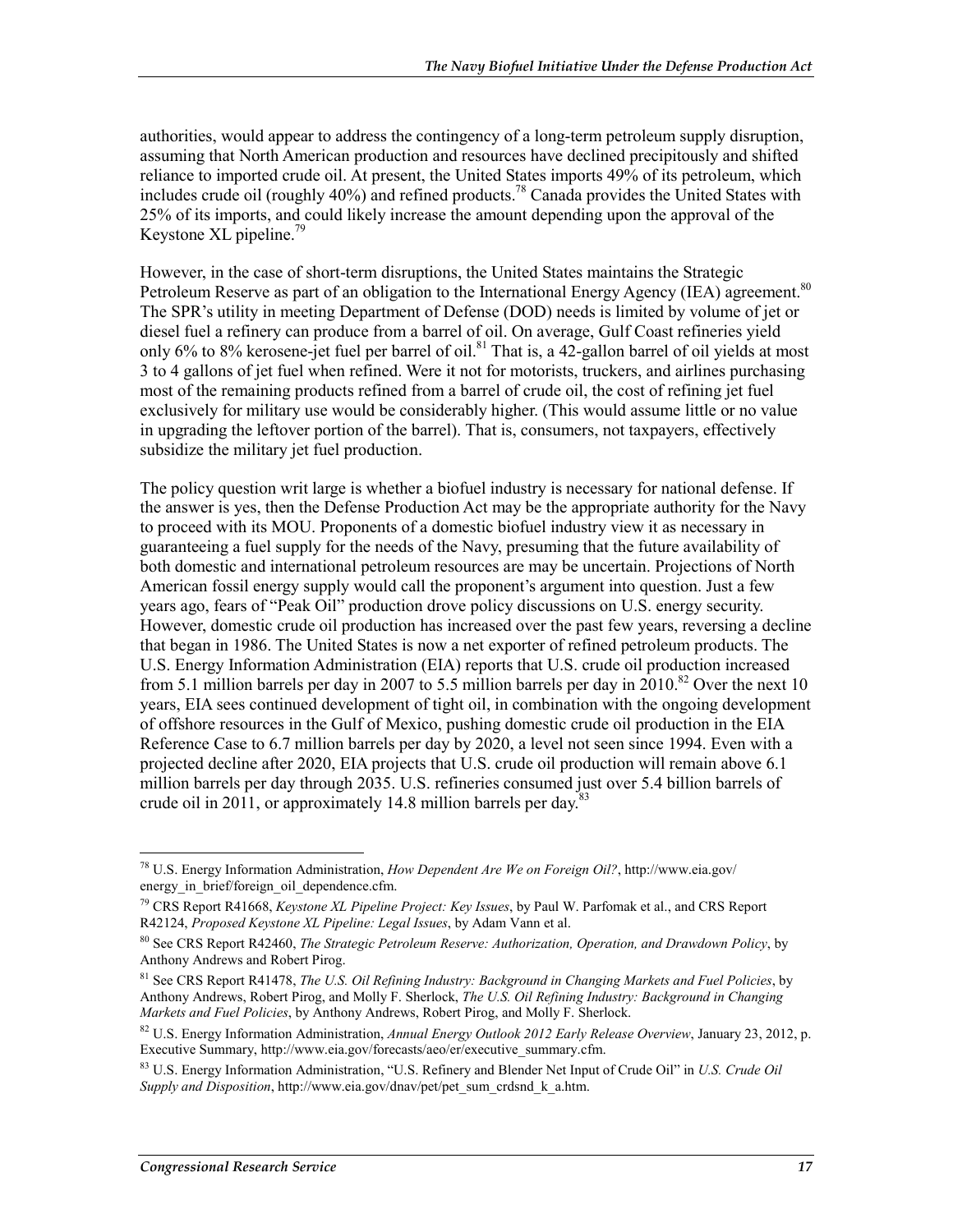Biofuel proponents would also argue that spending U.S. dollars on imported crude oil supports foreign adversaries or props up corrupt regimes. However, out of all the major oil exporting nations, currently the U.S. State Department lists only Iran as a terrorist country, and the United Nations Security Council trade sanctions in place (UNSC Resolution 1929) significantly restricts Iran's oil exports.<sup>84</sup>

No matter whether fuels are domestically or foreign sourced, certain logistical challenges arise with delivering or acquiring fuel in overseas operational areas. For example, during U.S. operations in Afghanistan, insurgent forces frequently attacked over-the-road fuel convoys and that caused numerous U.S. and contractor casualties as well as equipment and fuel losses. Despite the fuel convoys' vulnerability, DLA-E generally found fuel sources to be available; though the sources' alliances and loyalties may have been questionable, the transactions may have gained some regional cooperation. Refueling in foreign ports also introduces certain vulnerabilities, as tragically illustrated by the al-Qaeda attack on USS *Cole* at Aden, Yemen, in October of 2000; the unforeseen consequence of State Department efforts to cultivate U.S.-Yemeni ties. Relying solely on at-sea refueling for fleet units worldwide would also introduce challenges requiring a substantial increase in the number of Military Sealift Command oilers in service. For routine operations, the Navy can expect to keep only about one third of its 14-oiler force at sea at any given moment. The four or five oilers routinely deployed cannot indefinitely sustain a seagoing fleet of three to four carrier battle groups and three to four amphibious readiness groups deployed worldwide, plus a number of naval units steaming independently. Therefore, decisions on whether to refuel Navy ships at sea or in foreign ports depends on both the tactical calculus of committing scarce fleet oilers and the political calculus of "showing the flag" by sending fleet units into port. To some extent, then, this offers an opportunity for the exercise of relatively inexpensive diplomatic "soft power" by the United States in the form of contracts with local companies for the supply of marine fuel.

DOD might argue that it faces financial, operational, as well as strategic risks from its reliance on petroleum-based fuels, as detailed in the CRS Report R42558, *Department of Defense Energy Initiatives: Background and Issues for Congress*, by Moshe Schwartz, Katherine Blakeley, and Ronald O'Rourke. The financial risks include rising fuel costs over the long term, and increasing price volatility in the short term. Operational risks include the diversion of resources to the task of moving fuel to the battlefield, fuel requirements restraining the mobility U.S. forces and the combat effectiveness of U.S. equipment, and the vulnerability of fuel supply lines to disruption. Strategic challenges include getting fuel to the area of operations, and DOD's role in ensuring the global free flow of oil. The Navy might argue that investing in a domestic biofuels industry would insulate the Navy from the effects of volatile crude oil prices, decrease its reliance on foreign oil exports from politically unstable or hostile regimes, as well as enhance U.S. energy independence and energy security by creating a reliable energy source. In testimony before the Senate Subcommittee on Readiness and Management Support, the Vice Chief of Naval Operations underscored the pressure on readiness accounts from increased fuel prices, adding that ''every \$1 increase in the price per barrel of fuel results in approximately \$31M of additional cost annually above our budgeted level.'' 85

<sup>1</sup> 84 U.S. Department of State, Directorate of Defense Trade Controls, *Country Policies and Embargoes*, http://pmddtc.state.gov/embargoed\_countries/index.html.

<sup>85</sup> U.S. Congress, Senate Committee on Armed Services, *National Defense Authorization Act for Fiscal Year 2013*, Report to Accompany S. 3254,  $112^{th}$  Cong.,  $2^{nd}$  sess., June 4, 2012, 112-173, pp. 80-81.